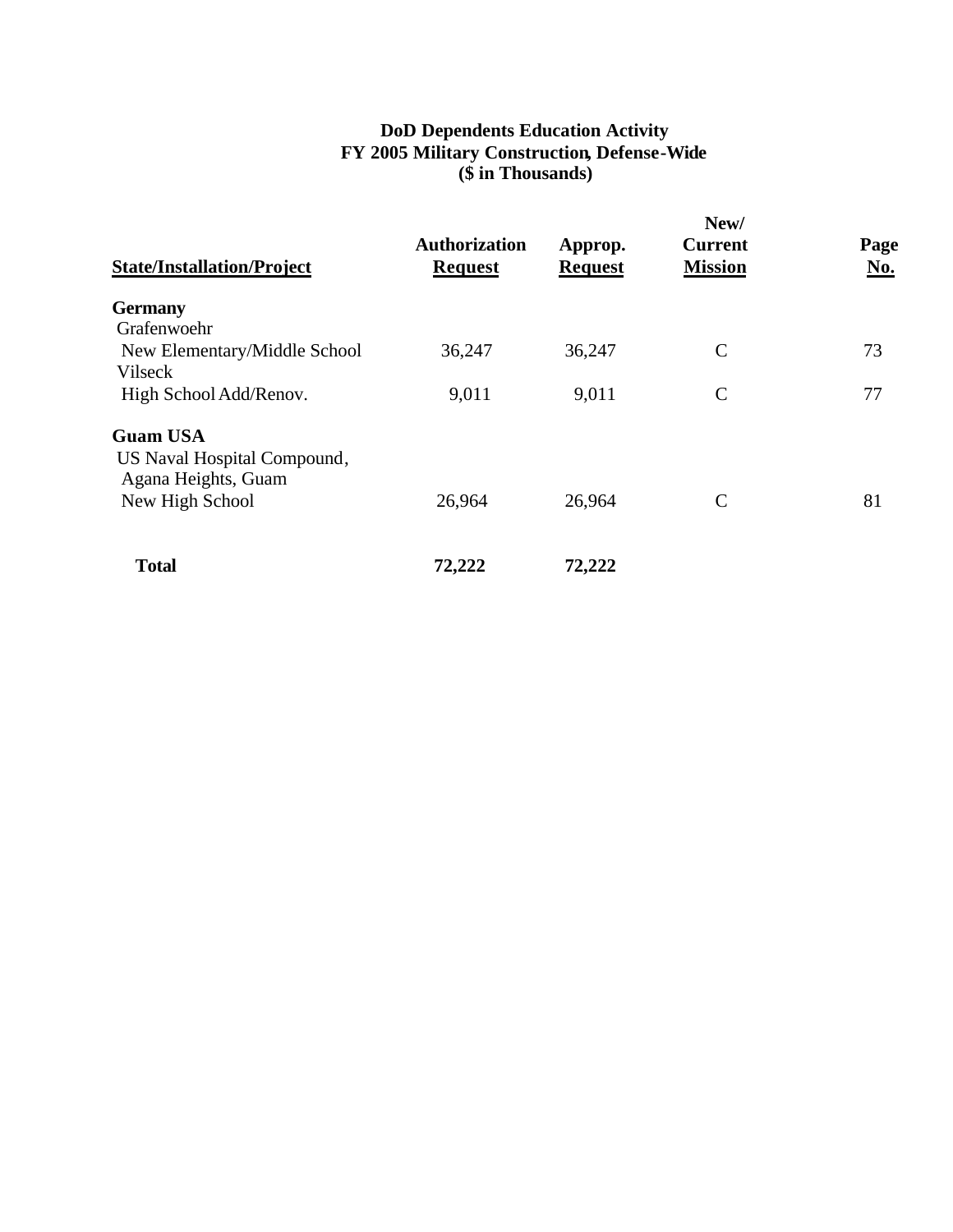| 1. Component                                  |                                                  |  |                   |                                              |                  | 2. Date                 |                        |  |
|-----------------------------------------------|--------------------------------------------------|--|-------------------|----------------------------------------------|------------------|-------------------------|------------------------|--|
| <b>DoDEA</b>                                  | FY 2005 MILITARY CONSTRUCTION PROGRAM            |  |                   |                                              |                  |                         | February 2004          |  |
|                                               |                                                  |  |                   |                                              |                  |                         |                        |  |
| 3. Installation and Location                  |                                                  |  |                   | 4. Project Title                             |                  |                         |                        |  |
|                                               | Grafenwoehr Training Area 1 (TA-1), Grafenwoehr, |  |                   | New TA-1 Elementary School and Middle School |                  |                         |                        |  |
| Germany                                       |                                                  |  |                   |                                              |                  |                         |                        |  |
| 5. Program Element                            | 6. Category Code                                 |  | 7. Project Number |                                              |                  | 8. Project Cost (\$000) |                        |  |
|                                               | 730-55                                           |  |                   | 59222W                                       |                  |                         | 36,247                 |  |
|                                               |                                                  |  |                   |                                              |                  |                         |                        |  |
|                                               |                                                  |  | 9. Cost Estimates |                                              |                  |                         |                        |  |
|                                               |                                                  |  | U/M               | <b>QUANTITY</b>                              | <b>UNIT COST</b> |                         | <b>COST</b><br>(\$000) |  |
|                                               |                                                  |  |                   |                                              |                  |                         |                        |  |
| <b>PRIMARY FACILITY</b>                       |                                                  |  |                   |                                              |                  |                         | 30,295                 |  |
| <b>Elementary and Middle Schools</b>          |                                                  |  | <b>SF</b>         | 181,156                                      |                  | 151.52                  | (27, 449)              |  |
| Playground                                    |                                                  |  | LS                |                                              |                  |                         | (331)                  |  |
|                                               | Antiterrorist/Force Protection (AT/FP)           |  | LS                |                                              |                  |                         | (1, 339)               |  |
| <b>Building Information Systems</b>           |                                                  |  | LS                |                                              |                  |                         | (1, 176)               |  |
| <b>SUPPORTING FACILITIES</b>                  |                                                  |  |                   |                                              |                  |                         | 1,968                  |  |
| Electrical                                    |                                                  |  | LS                |                                              |                  |                         | (173)                  |  |
| Water, Sewer, Gas                             |                                                  |  | LS                |                                              |                  |                         | (414)                  |  |
| Storm Drainage                                |                                                  |  | LS                |                                              |                  |                         | (157)                  |  |
| Site Improvements                             |                                                  |  | LS                |                                              |                  |                         | (419)                  |  |
| <b>Information Systems</b><br>AT/FP           |                                                  |  | LS<br>LS          |                                              |                  |                         | (259)                  |  |
| <b>SUBTOTAL</b>                               |                                                  |  |                   |                                              |                  |                         | (546)<br>32,263        |  |
| CONTINGENCIES (5.0%)                          |                                                  |  |                   |                                              |                  |                         | 1,613                  |  |
| <b>TOTAL CONTRACT COST</b>                    |                                                  |  |                   |                                              |                  |                         | 33,876                 |  |
| SIOH (6.5%)                                   |                                                  |  |                   |                                              | 2,202            |                         |                        |  |
| <b>ENGINEERING DURING CONSTRUCTION (0.5%)</b> |                                                  |  |                   |                                              |                  |                         | 169                    |  |
|                                               |                                                  |  |                   |                                              |                  |                         |                        |  |
| <b>TOTAL REQUEST</b>                          |                                                  |  |                   |                                              |                  |                         | 36,247                 |  |
|                                               |                                                  |  |                   |                                              |                  |                         |                        |  |

#### 10. **DESCRIPTION OF PROPOSED CONSTRUCTION:**

Construct an elementary school and middle school. The reinforced concrete/steel elementary school will include general purpose classrooms, art classroom, music classroom, computer labs, gymnasium, multipurpose room with stage and kitchen, specialists' rooms, information center, administrative offices, teacher work rooms, and supply/storage rooms. The middle school will include general purpose classrooms, art classroom, music classroom, computer and science labs, multipurpose room, gymnasium with athletic support rooms, specialists' rooms, information center, administrative offices, teacher work rooms, supply/storage rooms, and specialized support areas. Both schools will incorporate advanced communication systems to support technology program requirements, as well as general communications. Supporting facilities will include utilities, parking, bus loading/unloading area, playground, sports facilities, signage, fencing, landscaping, and security lighting. These schools will be collocated and share supporting facilities to the extent feasible. These facilities shall be designed in accordance with DoDEA Educational Specifications, AT/FP standards, Americans with Disabilities Act Accessibility Guidelines, National Fire Protection Association Life Safety Code, Standards of Seismic Safety for Federally Owned Buildings, and energy conservation standards.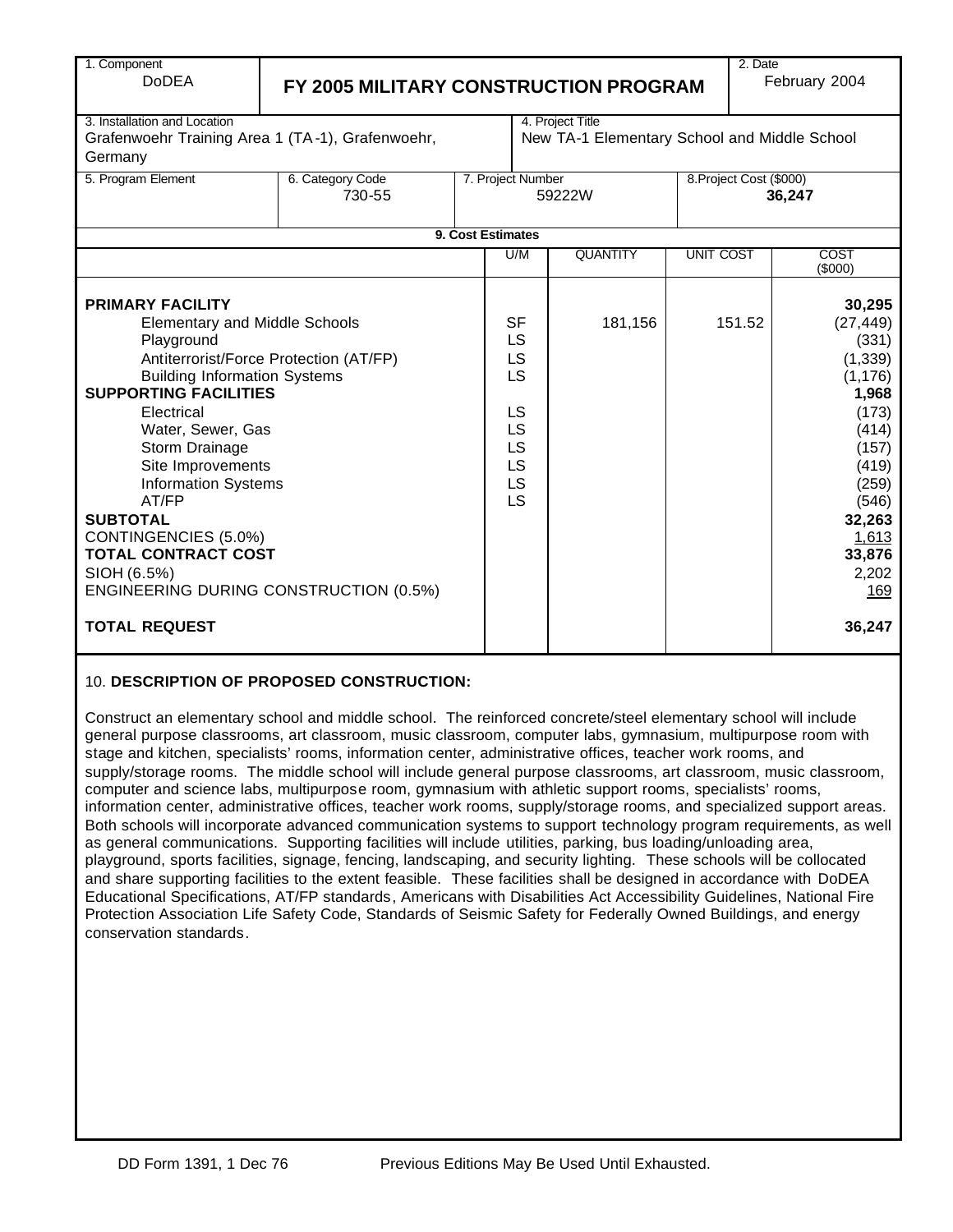| 1. Component |
|--------------|
| DoDE         |

# A **FY 2005 MILITARY CONSTRUCTION PROGRAM**

| 3. Installation and Location                     |  |
|--------------------------------------------------|--|
| Grafenwoehr Training Area 1 (TA-1), Grafenwoehr, |  |
| Germany                                          |  |

4. Project Title New TA-1 Elementary School and Middle School

| Germany            |                  |                   |                         |
|--------------------|------------------|-------------------|-------------------------|
| 5. Program Element | 6. Category Code | 7. Proiect Number | 8. Project Cost (\$000) |
|                    | 730-55           | 59222W            | 36,247                  |
|                    |                  |                   |                         |

#### 11. **REQUIREMENT:**

PROJECT: New TA-1 Elementary School and Middle School

REQUIREMENT: This project is required in support of USAREUR restationing actions for Efficient Basing East. The new Training Area-1 Elementary School and Middle School complex will support approximately 1,444 students who will be living at or near the Grafenwoehr Training Area by the start of School Year 2006-2007. In addition, the entire middle school population from the existing Vilseck Middle/High School will be moved to this new location to consolidate all grades 6-8 students. This project must be constructed in order to allow for expansion and renovation of the existing Vilseck Middle/High School.

CURRENT SITUATION: There are no other facilities in the vicinity of Grafenwoehr to support the children of the Brigade Combat Team being restationed into this area. Existing school facilities cannot support this influx of students and the only solution to meet this requirement is to construct new facilities. The existing Vilseck Middle/High School will become strictly a high school and the new elementary school and middle school will accommodate all grades K-8 students in the Grafenwoehr/Vilseck area, with the exception of the existing Vilseck Elementary School.

IMPACT IF NOT PROVIDED: The influx of students resulting from Efficient Basing East, arriving in School Year 2006-2007, cannot be supported. New construction is the only method of obtaining the required space to accommodate these students. Without this additional capacity, the Army's Efficient Basing East restationing would be adversely affected.

ADDITIONAL: This project has been coordinated with the installation physical security plan and all required AT/FP measures are included. These facilities are located on an enduring installation that will be retained for the foreseeable future. Sustainable principles will be integrated in the design, development and construction of the project in accordance with Executive Order 13123 and other applicable laws and executive orders. Energy conservation and environmentally safe measures will be incorporated in this project wherever feasible, practical or required by regulation, host nation laws or Status of Forces Agreement. This project is not within an established NATO infrastructure category for common funding nor is it expected to become eligible. All known alternatives were considered during the development of this project. No other option could meet the mission requirements; therefore, no economic analysis was needed or performed.

JOINT USE CERTIFICATION: This project can be used by other components on an "as available" basis; however, the scope of the project is based on DoDEA requirements.

POC is Mr. Cameron DeLancey, MILCON Program Manager, cdelance@hq.odedodea.edu (703) 588-3511.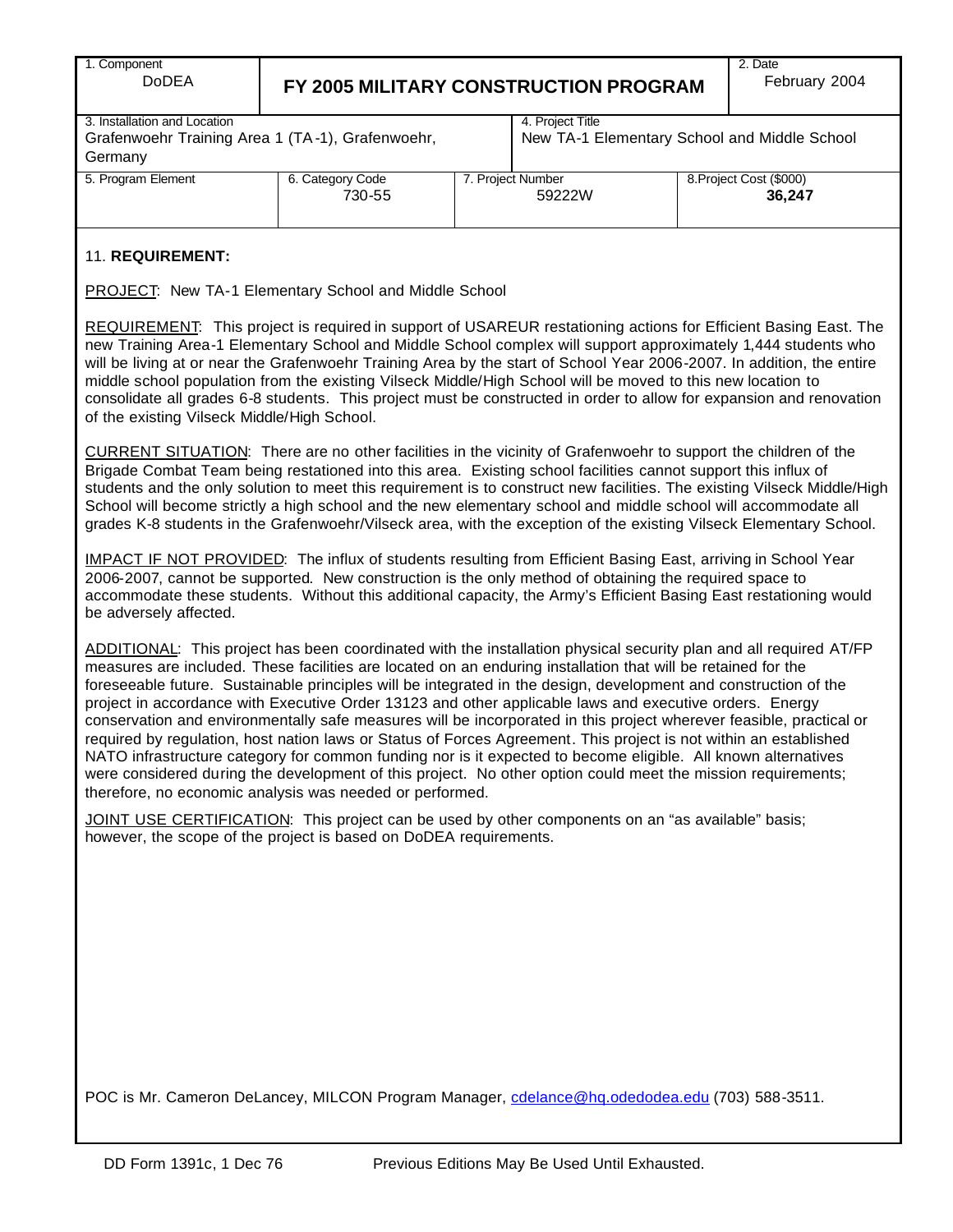| 1. Component                                                                                                                                                                                                                                                                                                                              |                                                                                           |                                                    |                             |                                   |  | 2. Date |  |  |  |  |
|-------------------------------------------------------------------------------------------------------------------------------------------------------------------------------------------------------------------------------------------------------------------------------------------------------------------------------------------|-------------------------------------------------------------------------------------------|----------------------------------------------------|-----------------------------|-----------------------------------|--|---------|--|--|--|--|
| <b>DoDEA</b>                                                                                                                                                                                                                                                                                                                              | February 2004<br>FY 2005 MILITARY CONSTRUCTION PROGRAM                                    |                                                    |                             |                                   |  |         |  |  |  |  |
| 4. Project Title<br>3. Installation and Location<br>Grafenwoehr Training Area 1 (TA-1), Grafenwoehr,<br>New TA-1 Elementary School and Middle School<br>Germany                                                                                                                                                                           |                                                                                           |                                                    |                             |                                   |  |         |  |  |  |  |
| 5. Program Element                                                                                                                                                                                                                                                                                                                        | 6. Category Code<br>730-55                                                                |                                                    | 7. Project Number<br>59222W | 8. Project Cost (\$000)<br>36,247 |  |         |  |  |  |  |
| <b>12. SUPPLEMENTAL DATA:</b>                                                                                                                                                                                                                                                                                                             |                                                                                           |                                                    |                             |                                   |  |         |  |  |  |  |
| A. Estimated Design Data:<br>1. Status:<br>01/03<br>(a) Date Design Started<br>(b) Parametric Cost Estimate Used to Develop Costs (Yes/No)<br><b>No</b><br>(c) Percent Complete as of September 1, 2003<br>35%<br>(d) Date 35 Percent Complete<br>08/03<br>(e) Date Design Complete<br>08/04<br>(f) Type of Design Contract<br>Design/Bid |                                                                                           |                                                    |                             |                                   |  |         |  |  |  |  |
| 2.<br>Basis:                                                                                                                                                                                                                                                                                                                              | (a) Standard or Definitive Design<br>(b) Date Design was Most Recently Used               |                                                    |                             | <b>No</b><br><b>NA</b>            |  |         |  |  |  |  |
| 3.                                                                                                                                                                                                                                                                                                                                        | Total Cost $(c) = (a) + (b)$ or $(d) + (e)$<br>(a) Production of Plans and Specifications |                                                    |                             | (\$1,138)                         |  |         |  |  |  |  |
| (b) All other Design Costs<br>(c) Total<br>1,138<br>(d) Contract<br>834<br>(e) In-house<br>304<br>4. Contract Award<br>12/04<br>01/05<br>5. Construction Start<br>08/06<br>6. Construction Complete                                                                                                                                       |                                                                                           |                                                    |                             |                                   |  |         |  |  |  |  |
| other appropriations:                                                                                                                                                                                                                                                                                                                     | B. Equipment associated with this project which will be provided from                     |                                                    |                             |                                   |  |         |  |  |  |  |
| Equipment<br>Nomenclature                                                                                                                                                                                                                                                                                                                 | Procuring<br>Appropriation                                                                | <b>Fiscal Year</b><br>Appropriated<br>Or Requested | Cost<br>(\$000)             |                                   |  |         |  |  |  |  |

Furnishings/Equipment O&M 2006 1,444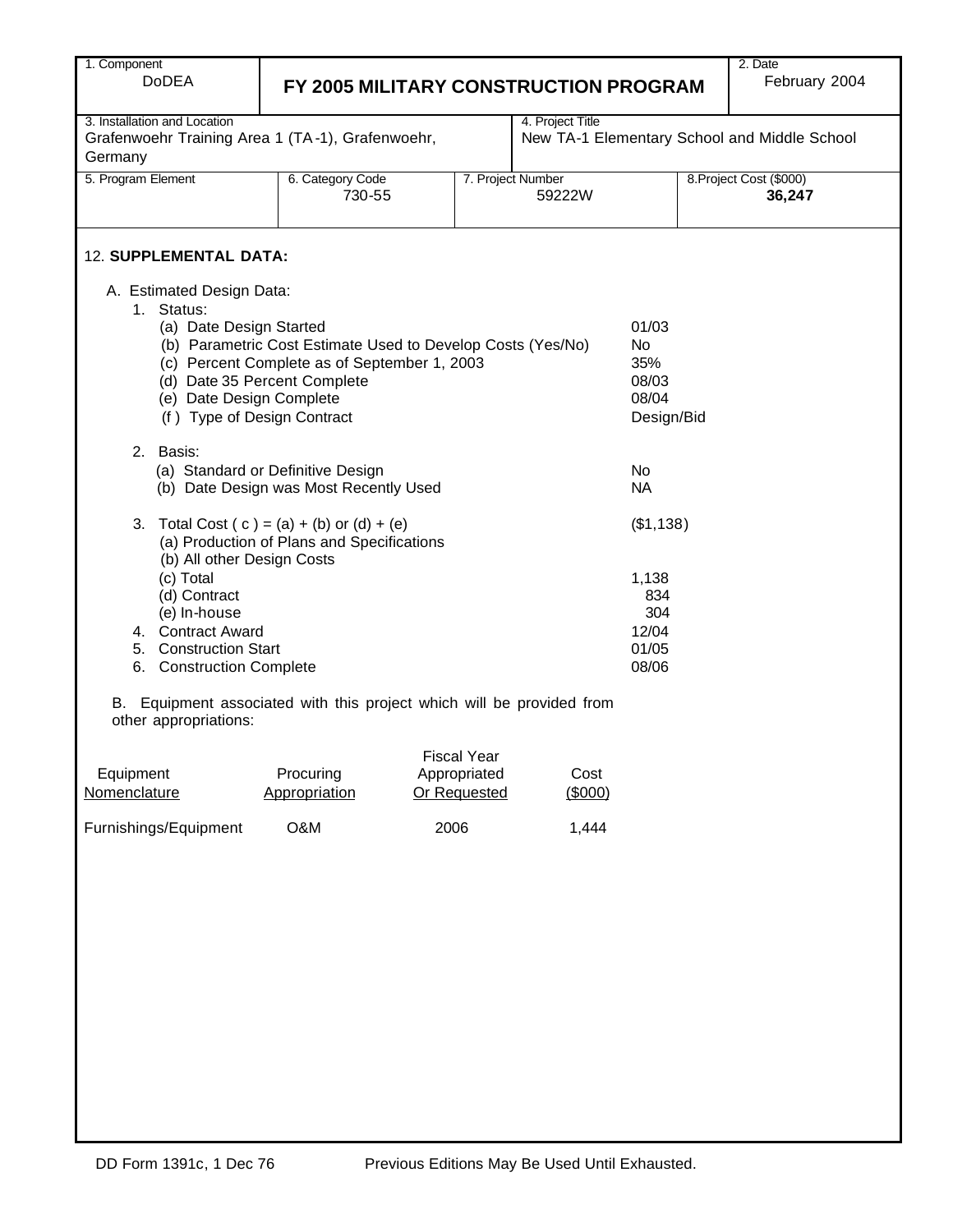| 1. COMPONENT                                                                                |                                                                         |                |                  |                                                                |                            |                 |                                         |                | 2. Date          |                                                     |              |  |
|---------------------------------------------------------------------------------------------|-------------------------------------------------------------------------|----------------|------------------|----------------------------------------------------------------|----------------------------|-----------------|-----------------------------------------|----------------|------------------|-----------------------------------------------------|--------------|--|
| <b>DoDEA</b>                                                                                | FY 2005 MILITAR Y CONSTRUCTION PROGRAM                                  |                |                  |                                                                |                            |                 |                                         |                |                  | February 2004                                       |              |  |
| 3. Installation and Location<br>Grafenwoehr Training Area 1 (TA-1), Grafenwoehr,<br>Germany |                                                                         |                |                  |                                                                | 4. COMMAND<br><b>DoDEA</b> |                 |                                         |                |                  | 5. AREA CONSTRUC-<br><b>TION COST INDEX</b><br>1.22 |              |  |
| <b>6. PERSONNEL STRENGTH</b>                                                                |                                                                         |                | <b>PERMANENT</b> |                                                                |                            | <b>STUDENTS</b> |                                         |                | <b>SUPPORTED</b> |                                                     |              |  |
|                                                                                             |                                                                         | <b>OFFICER</b> | <b>ENLISTED</b>  | <b>CIVILIAN</b>                                                | <b>OFFICER</b>             | <b>ENLISTED</b> | <b>CIVILIAN</b>                         | <b>OFFICER</b> | <b>ENLISTED</b>  | <b>CIVILIAN</b>                                     | <b>TOTAL</b> |  |
| a. AS OF 1 OCT 02                                                                           |                                                                         |                |                  |                                                                |                            |                 | 0                                       |                |                  |                                                     | 0            |  |
| b. END FY 07                                                                                |                                                                         |                |                  |                                                                |                            |                 | 1,444                                   |                |                  |                                                     | 1,444        |  |
| 7. INVENTORY DATA (\$000)                                                                   |                                                                         |                |                  |                                                                |                            |                 |                                         |                |                  |                                                     |              |  |
|                                                                                             |                                                                         |                |                  |                                                                |                            |                 |                                         |                |                  |                                                     |              |  |
|                                                                                             |                                                                         |                |                  |                                                                |                            |                 |                                         |                |                  |                                                     |              |  |
|                                                                                             |                                                                         |                |                  |                                                                |                            |                 |                                         |                |                  |                                                     |              |  |
|                                                                                             |                                                                         |                |                  |                                                                |                            |                 |                                         | 36,247         |                  |                                                     |              |  |
|                                                                                             |                                                                         |                |                  |                                                                |                            |                 |                                         |                | $\Omega$         |                                                     |              |  |
|                                                                                             |                                                                         |                |                  |                                                                |                            |                 |                                         |                | $\Omega$         |                                                     |              |  |
|                                                                                             |                                                                         |                |                  |                                                                |                            |                 |                                         |                | $\Omega$         |                                                     |              |  |
|                                                                                             |                                                                         |                |                  |                                                                |                            |                 |                                         | 36,247         |                  |                                                     |              |  |
| 8. PROJECTS REQUESTED IN THIS PROGRAM                                                       |                                                                         |                |                  |                                                                |                            |                 |                                         |                |                  |                                                     |              |  |
| <b>CATEGORY</b><br>CODE<br>730-55                                                           | <b>PROJECT TITLE</b><br>New TA-1 Elementary School<br>and Middle School |                |                  | <b>COST</b><br><b>SCOPE</b><br>(\$000)<br>181,156 SF<br>36,247 |                            |                 | <b>DESIGN</b><br><b>START</b><br>Jan 03 |                |                  | <b>STATUS</b><br><b>COMPLETE</b><br>Aug 06          |              |  |
| 9. FUTURE PROJECTS                                                                          |                                                                         |                |                  |                                                                |                            |                 |                                         |                |                  |                                                     |              |  |
| a. INCLUDED IN FOLLOWING PROGRAM                                                            |                                                                         |                |                  |                                                                |                            |                 |                                         |                |                  |                                                     |              |  |
|                                                                                             |                                                                         |                |                  |                                                                |                            |                 |                                         |                |                  |                                                     |              |  |
| b. PLANNED IN NEXT THREE YEARS                                                              |                                                                         |                |                  |                                                                |                            |                 |                                         |                |                  |                                                     |              |  |
| 10. MISSION OR MAJOR FUNCTIONS<br>Education                                                 |                                                                         |                |                  |                                                                |                            |                 |                                         |                |                  |                                                     |              |  |
|                                                                                             |                                                                         |                |                  |                                                                |                            |                 |                                         |                |                  |                                                     |              |  |
|                                                                                             |                                                                         |                |                  |                                                                |                            |                 |                                         |                |                  |                                                     |              |  |
|                                                                                             |                                                                         |                |                  |                                                                |                            |                 |                                         |                |                  |                                                     |              |  |
|                                                                                             |                                                                         |                |                  |                                                                |                            |                 |                                         |                |                  |                                                     |              |  |
|                                                                                             |                                                                         |                |                  |                                                                |                            |                 |                                         |                |                  |                                                     |              |  |
|                                                                                             |                                                                         |                |                  |                                                                |                            |                 |                                         |                |                  |                                                     |              |  |
|                                                                                             |                                                                         |                |                  |                                                                |                            |                 |                                         |                |                  |                                                     |              |  |
|                                                                                             |                                                                         |                |                  |                                                                |                            |                 |                                         |                |                  |                                                     |              |  |
|                                                                                             |                                                                         |                |                  |                                                                |                            |                 |                                         |                |                  |                                                     |              |  |
|                                                                                             |                                                                         |                |                  |                                                                |                            |                 |                                         |                |                  |                                                     |              |  |

11. OUTSTANDING POLLUTION AND SAFETY DEFICIENCIES (\$000) None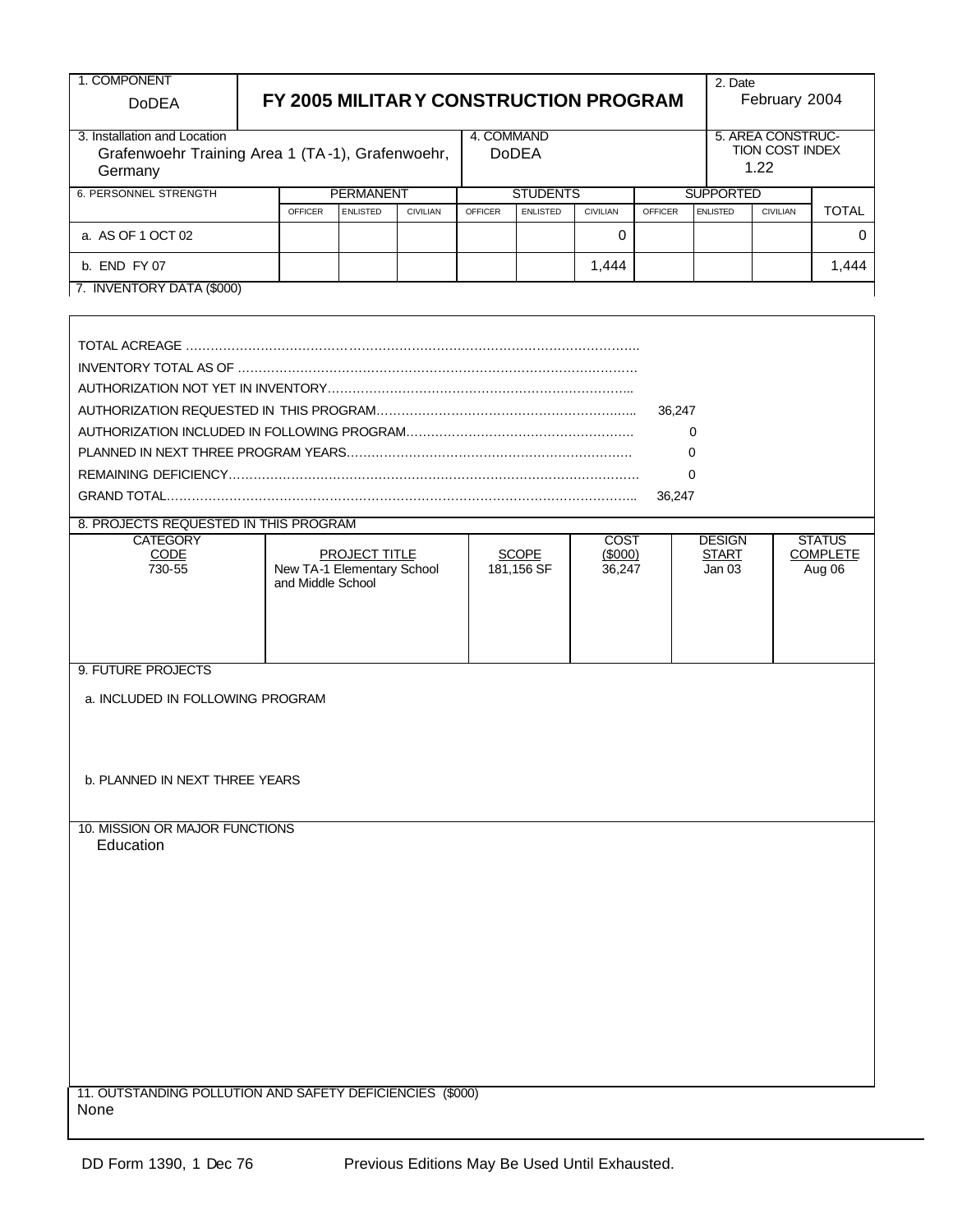| 1. Component                                                                                                                                                                                                                              |                                       |                                         |     |                                               |                  | 2. Date                                     |                                                                                                      |
|-------------------------------------------------------------------------------------------------------------------------------------------------------------------------------------------------------------------------------------------|---------------------------------------|-----------------------------------------|-----|-----------------------------------------------|------------------|---------------------------------------------|------------------------------------------------------------------------------------------------------|
| <b>DoDEA</b>                                                                                                                                                                                                                              | FY 2005 MILITARY CONSTRUCTION PROGRAM |                                         |     |                                               |                  | February 2004                               |                                                                                                      |
|                                                                                                                                                                                                                                           |                                       |                                         |     |                                               |                  |                                             |                                                                                                      |
| 3. Installation and Location                                                                                                                                                                                                              |                                       |                                         |     | 4. Project Title                              |                  |                                             |                                                                                                      |
|                                                                                                                                                                                                                                           |                                       |                                         |     |                                               |                  |                                             |                                                                                                      |
| Rose Barracks, Vilseck, Germany                                                                                                                                                                                                           |                                       |                                         |     | Vilseck High School Additions and Renovations |                  |                                             |                                                                                                      |
| 5. Program Element                                                                                                                                                                                                                        | 6. Category Code                      | 7. Project Number                       |     |                                               |                  | 8. Project Cost (\$000)                     |                                                                                                      |
|                                                                                                                                                                                                                                           | 730-60                                |                                         |     | OA-08491-2                                    |                  |                                             | 9,011                                                                                                |
|                                                                                                                                                                                                                                           |                                       | 9. Cost Estimates                       |     |                                               |                  |                                             |                                                                                                      |
|                                                                                                                                                                                                                                           |                                       |                                         | U/M | <b>QUANTITY</b>                               | <b>UNIT COST</b> |                                             | COST<br>(\$000)                                                                                      |
| <b>PRIMARY FACILITY</b><br>Construction<br>Major Renovation<br>Minor Renovation<br>Antiterrorism/Force Protection (AT/FP)<br><b>SUPPORTING FACILITIES</b><br>Electric<br>Water<br>Sewer<br>Site Improvements/Demolition<br>Communications |                                       |                                         |     | 16,100<br>55,200<br>54,600                    |                  | 135.50<br>54.00<br>18.00                    | 6,926<br>(2, 182)<br>(2,981)<br>(983)<br>(780)<br>1,095<br>(152)<br>(100)<br>(150)<br>(593)<br>(100) |
| <b>SUBTOTAL</b><br>CONTINGENCIES (5.0%)<br><b>TOTAL CONTRACT COST</b><br>SIOH (6.5%)<br><b>ENGINEERING DURING CONSTRUCTION (0.5%)</b><br><b>TOTAL PROJECT COST</b>                                                                        |                                       | <b>LS</b><br>LS<br>LS<br>LS<br>LS<br>LS |     |                                               |                  | 8,021<br>401<br>8,422<br>547<br>42<br>9,011 |                                                                                                      |

## 10. **DESCRIPTION OF PROPOSED CONSTRUCTION:**

Construct new facilities and renovate space at Vilseck High School. The reinforced concrete/steel high school shall include a main entrance, school administration and gymnasium. Work will also include renovation of classrooms, science labs, the existing HS gymnasium, locker rooms, gym storage, offices, specialists areas, technology center, computer lab, guidance center, psychologists offices, learning impaired offices, special needs areas, speech pathology and supply. Project will renovate and expand the cafeteria, media center, stage area, art and music rooms. Classrooms shall have built-in furnishings to include cabinets, sinks, and markerboards. The school will have tackboards, display cases, elevators, public address/intercom systems, clocks, bells, local area network (LAN), fire alarm with visual attenuator systems, and lockers (hall and gym). Pavements shall include parking, bus drop off, access roads, ramps, stairs, and walkways. Site improvements include signage, fencing, resurfacing/expansion of a running track, renovation of bleachers, scoreboards, lighting, landscaping, security lighting, and utilities. Temporary structures will be removed or demolished. Facilities shall be designed in accordance with DoDEA Educational Specifications, AT/FP standards, Americans with Disabilities Act Accessibility Guidelines, National Fire Protection Association Life Safety Code, Standards of Seismic Safety for Federally Owned Buildings, and energy conservation standards.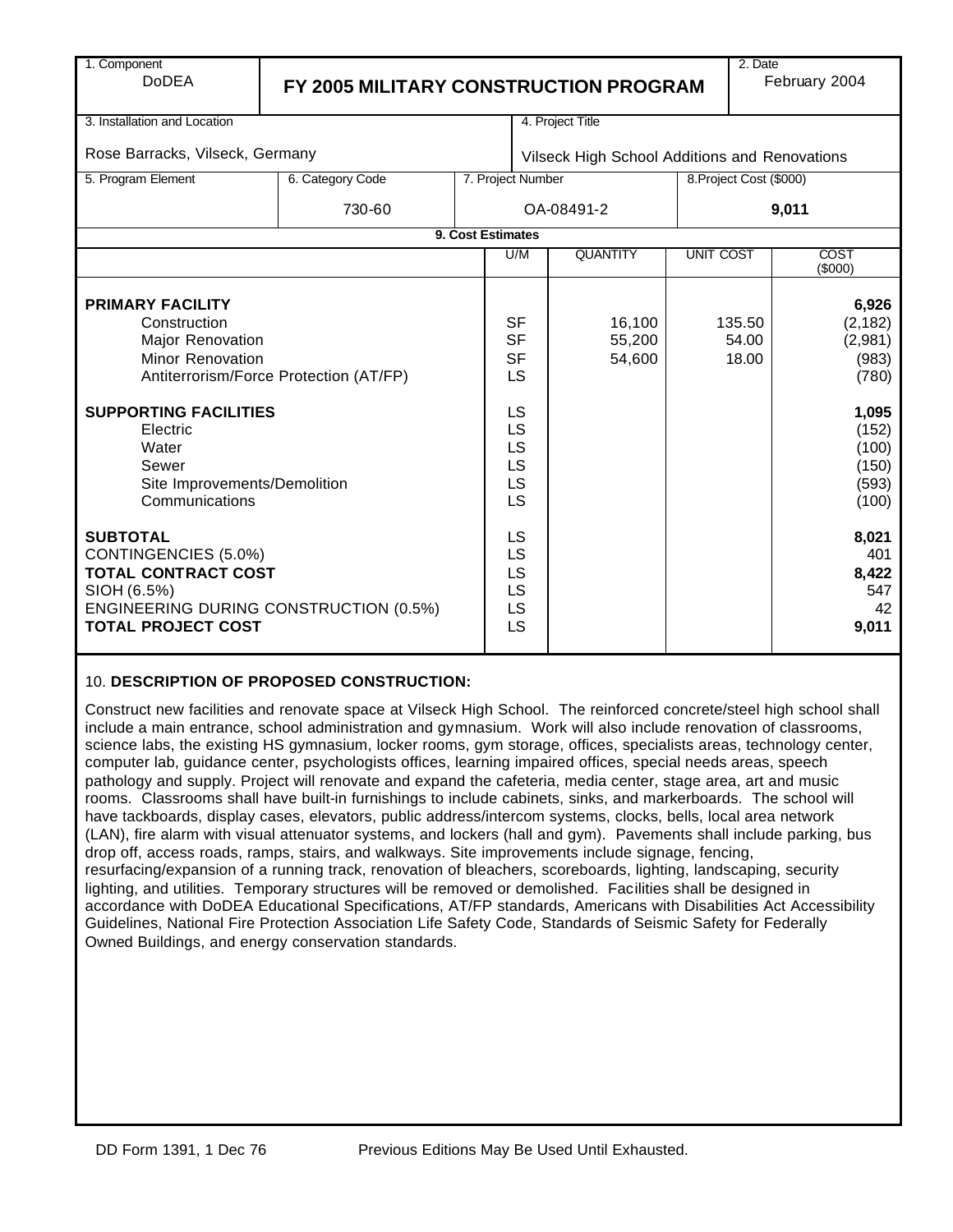1. Component

# DoDEA **FY 2005 MILITARY CONSTRUCTION PROGRAM**

3. Installation and Location

4. Project Title

Rose Barracks, Vilseck, Germany

| Rose Barracks, Vilseck, Germany |                  | Vilseck High School Additions and Renovations |            |       |  |  |
|---------------------------------|------------------|-----------------------------------------------|------------|-------|--|--|
| 5. Program Element              | 6. Category Code | 8. Project Cost (\$000)<br>7. Project Number  |            |       |  |  |
|                                 | 730-60           |                                               | OA-08491-2 | 9.011 |  |  |

### 11. **REQUIREMENT:**

PROJECT: Vilseck High School Additions and Renovations.

REQUIREMENT: To provide adequate and efficiently configured academic facilities for 565 students enrolled in grades 9-12. Project consists of replacing substandard and temporary facilities, renovating existing facilities, and adding space in order to meet the requirements of the DoDEA Educational Specifications.

CURRENT SITUATION: The facility is currently a middle school/high school. Due to USAREUR restationing in support of Efficient Basing East the facility will be converted to use as a high school. This will require additional facilities for a robust high school curriculum and renovation of previous middle school facilities to serve high school requirements. This project will also correct deficiencies from the DoDEA Educational Specifications and remedy Americans with Disabilities Act deficiencies. A number of temporary structures currently used as educational space will be removed and replaced by permanent, purpose-built functional areas.

IMPACT IF NOT PROVIDED: Students will continue to occupy temporary buildings, space will be lacking to support the HS curriculum, and use facilities not meant for a high school population. Student education will be compromised by reduced class offerings and inadequate facilities to support a quality education.

ADDITIONAL: This project has been coordinated with the installation physical security plans and all AT/FP measures are included. This project is located on an enduring installation that will be retained for the foreseeable future. Sustainable principles will be integrated in the design, development and construction of the project in accordance with Executive Order 13123 and other applicable laws and executive orders. Energy conservation and environmentally safe measures will be incorporated in this project wherever feasible, practical or required by regulation, host nation laws or Status of Forces Agreement. This project is not within an established NATO infrastructure category for common funding nor is it expected to become eligible. All known alternatives were considered during the development of this project. No other option could meet the mission requirements; therefore, no economic analysis was needed or performed.

JOINT USE CERTIFICATION: This facility can be used by other components on an "as available" basis; however, the scope of the project is based on DoDEA requirements.

POC is Mr. Cameron DeLancey, MILCON Program Manager, cdelance@hq.odedodea.edu (703) 588-3511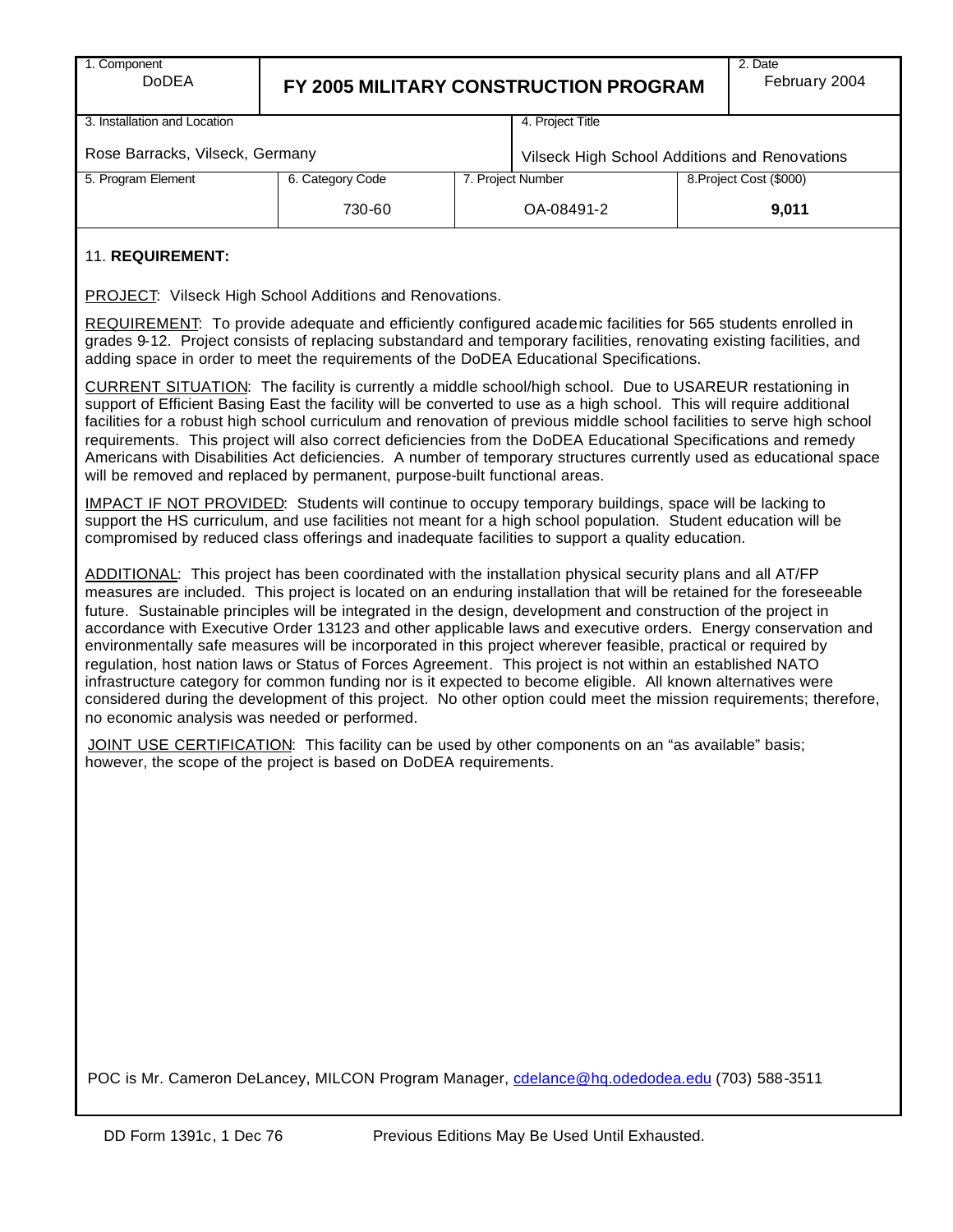| 1. Component                                  |                                                                                                             |                                                        |                   |                |                  | 2. Date                 |  |  |  |  |
|-----------------------------------------------|-------------------------------------------------------------------------------------------------------------|--------------------------------------------------------|-------------------|----------------|------------------|-------------------------|--|--|--|--|
| <b>DoDEA</b>                                  |                                                                                                             | February 2004<br>FY 2005 MILITARY CONSTRUCTION PROGRAM |                   |                |                  |                         |  |  |  |  |
|                                               |                                                                                                             |                                                        |                   |                |                  |                         |  |  |  |  |
| 3. Installation and Location                  |                                                                                                             |                                                        | 4. Project Title  |                |                  |                         |  |  |  |  |
| Rose Barracks, Vilseck, Germany               | Vilseck High School Additions and Renovations                                                               |                                                        |                   |                |                  |                         |  |  |  |  |
| 5. Program Element                            | 6. Category Code                                                                                            |                                                        | 7. Project Number |                |                  | 8. Project Cost (\$000) |  |  |  |  |
|                                               | 730-60                                                                                                      |                                                        | OA-08491-2        |                |                  | 9,011                   |  |  |  |  |
| 12. SUPPLEMENTAL DATA:                        |                                                                                                             |                                                        |                   |                |                  |                         |  |  |  |  |
| A. Estimated Design Data:                     |                                                                                                             |                                                        |                   |                |                  |                         |  |  |  |  |
| Status:<br>1.                                 |                                                                                                             |                                                        |                   |                |                  |                         |  |  |  |  |
| (a) Date Design Started                       |                                                                                                             |                                                        |                   | 07/03          |                  |                         |  |  |  |  |
|                                               | (b) Parametric Cost Estimate Used to Develop Costs (Yes/No)<br>(c) Percent Complete as of September 1, 2003 |                                                        |                   | Yes<br>15%     |                  |                         |  |  |  |  |
|                                               | (d) Date 35 Percent Complete                                                                                |                                                        |                   | 03/04          |                  |                         |  |  |  |  |
| (e) Date Design Complete                      |                                                                                                             |                                                        |                   | 09/04          |                  |                         |  |  |  |  |
| (f) Type of Design Contract                   |                                                                                                             |                                                        |                   |                | Design/Bid/Build |                         |  |  |  |  |
| 2. Basis:                                     |                                                                                                             |                                                        |                   |                |                  |                         |  |  |  |  |
|                                               | (a) Standard or Definitive Design                                                                           |                                                        |                   | No             |                  |                         |  |  |  |  |
| (b) Date Design was Most Recently Used<br>N/A |                                                                                                             |                                                        |                   |                |                  |                         |  |  |  |  |
| (b) All other Design Costs                    | 3. Total Cost $(c) = (a) + (b)$ or $(d) + (e)$<br>(a) Production of Plans and Specifications                |                                                        |                   | (\$753)        |                  |                         |  |  |  |  |
| (c) Total                                     |                                                                                                             |                                                        |                   | 753            |                  |                         |  |  |  |  |
| (d) Contract                                  |                                                                                                             |                                                        |                   | 514            |                  |                         |  |  |  |  |
| (e) In-house                                  |                                                                                                             |                                                        |                   | 239            |                  |                         |  |  |  |  |
| 4. Contract Award<br>5. Construction Start    |                                                                                                             |                                                        |                   | 03/05<br>04/05 |                  |                         |  |  |  |  |
| 6. Construction Complete                      |                                                                                                             |                                                        |                   | 10/06          |                  |                         |  |  |  |  |
| other appropriations:                         | B. Equipment associated with this project which will be provided from                                       |                                                        |                   |                |                  |                         |  |  |  |  |
|                                               |                                                                                                             |                                                        |                   |                |                  |                         |  |  |  |  |
| Equipment                                     | Procuring                                                                                                   | <b>Fiscal Year</b><br>Appropriated                     | Cost              |                |                  |                         |  |  |  |  |
| Nomenclature                                  | Appropriation                                                                                               | Or Requested                                           | (\$000)           |                |                  |                         |  |  |  |  |
| Furnishings/Equipment                         | O&M                                                                                                         | 2006                                                   | 565               |                |                  |                         |  |  |  |  |
|                                               |                                                                                                             |                                                        |                   |                |                  |                         |  |  |  |  |
|                                               |                                                                                                             |                                                        |                   |                |                  |                         |  |  |  |  |
|                                               |                                                                                                             |                                                        |                   |                |                  |                         |  |  |  |  |
|                                               |                                                                                                             |                                                        |                   |                |                  |                         |  |  |  |  |
|                                               |                                                                                                             |                                                        |                   |                |                  |                         |  |  |  |  |
|                                               |                                                                                                             |                                                        |                   |                |                  |                         |  |  |  |  |
|                                               |                                                                                                             |                                                        |                   |                |                  |                         |  |  |  |  |
|                                               |                                                                                                             |                                                        |                   |                |                  |                         |  |  |  |  |
|                                               |                                                                                                             |                                                        |                   |                |                  |                         |  |  |  |  |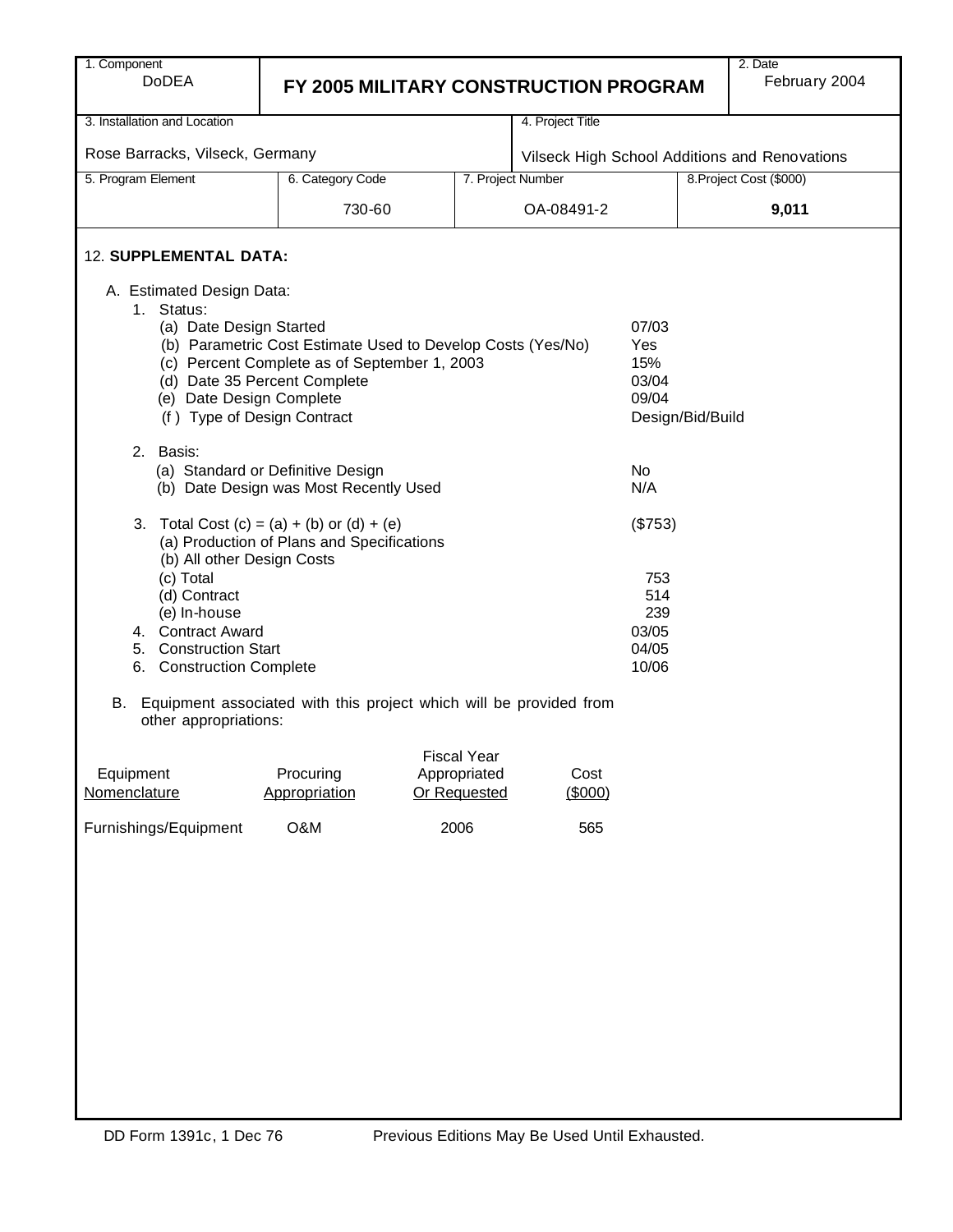| FY 2005 MILITARY CONSTRUCTION PROGRAM<br>February 2004<br><b>DoDEA</b><br>4. COMMAND<br>5. AREA CONSTRUC-<br>TION COST INDEX<br>Rose Barracks, Vilseck, Germany<br>1.22<br><b>DoDEA</b><br><b>PERMANENT</b><br><b>STUDENTS</b><br><b>SUPPORTED</b><br><b>OFFICER</b><br><b>ENLISTED</b><br><b>CIVILIAN</b><br><b>ENLISTED</b><br><b>CIVILIAN</b><br><b>OFFICER</b><br><b>ENLISTED</b><br><b>CIVILIAN</b><br><b>OFFICER</b><br>518<br>518<br>a. AS OF 30 APR 03<br>565<br>b. END FY 07<br>565<br>7. INVENTORY DATA (\$000)<br>9,011<br>0<br>0<br>$\mathbf 0$<br>9,011<br><b>CATEGORY</b><br><b>COST</b><br><b>DESIGN</b><br><b>STATUS</b><br>PROJECT TITLE<br><b>SCOPE</b><br><b>COMPLETE</b><br>CODE<br>(5000)<br><b>START</b><br><b>Vilseck High School Additions</b><br>125,900 SF<br>730-60<br>9,011<br><b>Jul 03</b><br>Oct 06<br>and Renovations<br>9. FUTURE PROJECTS<br>a. INCLUDED IN FOLLOWING PROGRAM<br>None<br>b. PLANNED IN NEXT THREE YEARS<br>None<br>10. MISSION OR MAJOR FUNCTIONS<br>Education<br>11. OUTSTANDING POLLUTION AND SAFETY DEFICIENCIES (\$000)<br>None | 1. COMPONENT                 |  |  |  |  |  |  |  |  | 2. Date |  |              |
|---------------------------------------------------------------------------------------------------------------------------------------------------------------------------------------------------------------------------------------------------------------------------------------------------------------------------------------------------------------------------------------------------------------------------------------------------------------------------------------------------------------------------------------------------------------------------------------------------------------------------------------------------------------------------------------------------------------------------------------------------------------------------------------------------------------------------------------------------------------------------------------------------------------------------------------------------------------------------------------------------------------------------------------------------------------------------------------|------------------------------|--|--|--|--|--|--|--|--|---------|--|--------------|
|                                                                                                                                                                                                                                                                                                                                                                                                                                                                                                                                                                                                                                                                                                                                                                                                                                                                                                                                                                                                                                                                                       |                              |  |  |  |  |  |  |  |  |         |  |              |
|                                                                                                                                                                                                                                                                                                                                                                                                                                                                                                                                                                                                                                                                                                                                                                                                                                                                                                                                                                                                                                                                                       | 3. Installation and Location |  |  |  |  |  |  |  |  |         |  |              |
|                                                                                                                                                                                                                                                                                                                                                                                                                                                                                                                                                                                                                                                                                                                                                                                                                                                                                                                                                                                                                                                                                       |                              |  |  |  |  |  |  |  |  |         |  |              |
|                                                                                                                                                                                                                                                                                                                                                                                                                                                                                                                                                                                                                                                                                                                                                                                                                                                                                                                                                                                                                                                                                       | <b>6. PERSONNEL STRENGTH</b> |  |  |  |  |  |  |  |  |         |  |              |
|                                                                                                                                                                                                                                                                                                                                                                                                                                                                                                                                                                                                                                                                                                                                                                                                                                                                                                                                                                                                                                                                                       |                              |  |  |  |  |  |  |  |  |         |  | <b>TOTAL</b> |
|                                                                                                                                                                                                                                                                                                                                                                                                                                                                                                                                                                                                                                                                                                                                                                                                                                                                                                                                                                                                                                                                                       |                              |  |  |  |  |  |  |  |  |         |  |              |
|                                                                                                                                                                                                                                                                                                                                                                                                                                                                                                                                                                                                                                                                                                                                                                                                                                                                                                                                                                                                                                                                                       |                              |  |  |  |  |  |  |  |  |         |  |              |
|                                                                                                                                                                                                                                                                                                                                                                                                                                                                                                                                                                                                                                                                                                                                                                                                                                                                                                                                                                                                                                                                                       |                              |  |  |  |  |  |  |  |  |         |  |              |
|                                                                                                                                                                                                                                                                                                                                                                                                                                                                                                                                                                                                                                                                                                                                                                                                                                                                                                                                                                                                                                                                                       |                              |  |  |  |  |  |  |  |  |         |  |              |
|                                                                                                                                                                                                                                                                                                                                                                                                                                                                                                                                                                                                                                                                                                                                                                                                                                                                                                                                                                                                                                                                                       |                              |  |  |  |  |  |  |  |  |         |  |              |
|                                                                                                                                                                                                                                                                                                                                                                                                                                                                                                                                                                                                                                                                                                                                                                                                                                                                                                                                                                                                                                                                                       |                              |  |  |  |  |  |  |  |  |         |  |              |
|                                                                                                                                                                                                                                                                                                                                                                                                                                                                                                                                                                                                                                                                                                                                                                                                                                                                                                                                                                                                                                                                                       |                              |  |  |  |  |  |  |  |  |         |  |              |
|                                                                                                                                                                                                                                                                                                                                                                                                                                                                                                                                                                                                                                                                                                                                                                                                                                                                                                                                                                                                                                                                                       |                              |  |  |  |  |  |  |  |  |         |  |              |
|                                                                                                                                                                                                                                                                                                                                                                                                                                                                                                                                                                                                                                                                                                                                                                                                                                                                                                                                                                                                                                                                                       |                              |  |  |  |  |  |  |  |  |         |  |              |
|                                                                                                                                                                                                                                                                                                                                                                                                                                                                                                                                                                                                                                                                                                                                                                                                                                                                                                                                                                                                                                                                                       |                              |  |  |  |  |  |  |  |  |         |  |              |
|                                                                                                                                                                                                                                                                                                                                                                                                                                                                                                                                                                                                                                                                                                                                                                                                                                                                                                                                                                                                                                                                                       |                              |  |  |  |  |  |  |  |  |         |  |              |
|                                                                                                                                                                                                                                                                                                                                                                                                                                                                                                                                                                                                                                                                                                                                                                                                                                                                                                                                                                                                                                                                                       |                              |  |  |  |  |  |  |  |  |         |  |              |
|                                                                                                                                                                                                                                                                                                                                                                                                                                                                                                                                                                                                                                                                                                                                                                                                                                                                                                                                                                                                                                                                                       |                              |  |  |  |  |  |  |  |  |         |  |              |
|                                                                                                                                                                                                                                                                                                                                                                                                                                                                                                                                                                                                                                                                                                                                                                                                                                                                                                                                                                                                                                                                                       |                              |  |  |  |  |  |  |  |  |         |  |              |
|                                                                                                                                                                                                                                                                                                                                                                                                                                                                                                                                                                                                                                                                                                                                                                                                                                                                                                                                                                                                                                                                                       |                              |  |  |  |  |  |  |  |  |         |  |              |
|                                                                                                                                                                                                                                                                                                                                                                                                                                                                                                                                                                                                                                                                                                                                                                                                                                                                                                                                                                                                                                                                                       |                              |  |  |  |  |  |  |  |  |         |  |              |
|                                                                                                                                                                                                                                                                                                                                                                                                                                                                                                                                                                                                                                                                                                                                                                                                                                                                                                                                                                                                                                                                                       |                              |  |  |  |  |  |  |  |  |         |  |              |
|                                                                                                                                                                                                                                                                                                                                                                                                                                                                                                                                                                                                                                                                                                                                                                                                                                                                                                                                                                                                                                                                                       |                              |  |  |  |  |  |  |  |  |         |  |              |
|                                                                                                                                                                                                                                                                                                                                                                                                                                                                                                                                                                                                                                                                                                                                                                                                                                                                                                                                                                                                                                                                                       |                              |  |  |  |  |  |  |  |  |         |  |              |
|                                                                                                                                                                                                                                                                                                                                                                                                                                                                                                                                                                                                                                                                                                                                                                                                                                                                                                                                                                                                                                                                                       |                              |  |  |  |  |  |  |  |  |         |  |              |
|                                                                                                                                                                                                                                                                                                                                                                                                                                                                                                                                                                                                                                                                                                                                                                                                                                                                                                                                                                                                                                                                                       |                              |  |  |  |  |  |  |  |  |         |  |              |
|                                                                                                                                                                                                                                                                                                                                                                                                                                                                                                                                                                                                                                                                                                                                                                                                                                                                                                                                                                                                                                                                                       |                              |  |  |  |  |  |  |  |  |         |  |              |
|                                                                                                                                                                                                                                                                                                                                                                                                                                                                                                                                                                                                                                                                                                                                                                                                                                                                                                                                                                                                                                                                                       |                              |  |  |  |  |  |  |  |  |         |  |              |
|                                                                                                                                                                                                                                                                                                                                                                                                                                                                                                                                                                                                                                                                                                                                                                                                                                                                                                                                                                                                                                                                                       |                              |  |  |  |  |  |  |  |  |         |  |              |
|                                                                                                                                                                                                                                                                                                                                                                                                                                                                                                                                                                                                                                                                                                                                                                                                                                                                                                                                                                                                                                                                                       |                              |  |  |  |  |  |  |  |  |         |  |              |
|                                                                                                                                                                                                                                                                                                                                                                                                                                                                                                                                                                                                                                                                                                                                                                                                                                                                                                                                                                                                                                                                                       |                              |  |  |  |  |  |  |  |  |         |  |              |
|                                                                                                                                                                                                                                                                                                                                                                                                                                                                                                                                                                                                                                                                                                                                                                                                                                                                                                                                                                                                                                                                                       |                              |  |  |  |  |  |  |  |  |         |  |              |
|                                                                                                                                                                                                                                                                                                                                                                                                                                                                                                                                                                                                                                                                                                                                                                                                                                                                                                                                                                                                                                                                                       |                              |  |  |  |  |  |  |  |  |         |  |              |
|                                                                                                                                                                                                                                                                                                                                                                                                                                                                                                                                                                                                                                                                                                                                                                                                                                                                                                                                                                                                                                                                                       |                              |  |  |  |  |  |  |  |  |         |  |              |
|                                                                                                                                                                                                                                                                                                                                                                                                                                                                                                                                                                                                                                                                                                                                                                                                                                                                                                                                                                                                                                                                                       |                              |  |  |  |  |  |  |  |  |         |  |              |
|                                                                                                                                                                                                                                                                                                                                                                                                                                                                                                                                                                                                                                                                                                                                                                                                                                                                                                                                                                                                                                                                                       |                              |  |  |  |  |  |  |  |  |         |  |              |
|                                                                                                                                                                                                                                                                                                                                                                                                                                                                                                                                                                                                                                                                                                                                                                                                                                                                                                                                                                                                                                                                                       |                              |  |  |  |  |  |  |  |  |         |  |              |
|                                                                                                                                                                                                                                                                                                                                                                                                                                                                                                                                                                                                                                                                                                                                                                                                                                                                                                                                                                                                                                                                                       |                              |  |  |  |  |  |  |  |  |         |  |              |
|                                                                                                                                                                                                                                                                                                                                                                                                                                                                                                                                                                                                                                                                                                                                                                                                                                                                                                                                                                                                                                                                                       |                              |  |  |  |  |  |  |  |  |         |  |              |
|                                                                                                                                                                                                                                                                                                                                                                                                                                                                                                                                                                                                                                                                                                                                                                                                                                                                                                                                                                                                                                                                                       |                              |  |  |  |  |  |  |  |  |         |  |              |
|                                                                                                                                                                                                                                                                                                                                                                                                                                                                                                                                                                                                                                                                                                                                                                                                                                                                                                                                                                                                                                                                                       |                              |  |  |  |  |  |  |  |  |         |  |              |
|                                                                                                                                                                                                                                                                                                                                                                                                                                                                                                                                                                                                                                                                                                                                                                                                                                                                                                                                                                                                                                                                                       |                              |  |  |  |  |  |  |  |  |         |  |              |
|                                                                                                                                                                                                                                                                                                                                                                                                                                                                                                                                                                                                                                                                                                                                                                                                                                                                                                                                                                                                                                                                                       |                              |  |  |  |  |  |  |  |  |         |  |              |
|                                                                                                                                                                                                                                                                                                                                                                                                                                                                                                                                                                                                                                                                                                                                                                                                                                                                                                                                                                                                                                                                                       |                              |  |  |  |  |  |  |  |  |         |  |              |
|                                                                                                                                                                                                                                                                                                                                                                                                                                                                                                                                                                                                                                                                                                                                                                                                                                                                                                                                                                                                                                                                                       |                              |  |  |  |  |  |  |  |  |         |  |              |
|                                                                                                                                                                                                                                                                                                                                                                                                                                                                                                                                                                                                                                                                                                                                                                                                                                                                                                                                                                                                                                                                                       |                              |  |  |  |  |  |  |  |  |         |  |              |
|                                                                                                                                                                                                                                                                                                                                                                                                                                                                                                                                                                                                                                                                                                                                                                                                                                                                                                                                                                                                                                                                                       |                              |  |  |  |  |  |  |  |  |         |  |              |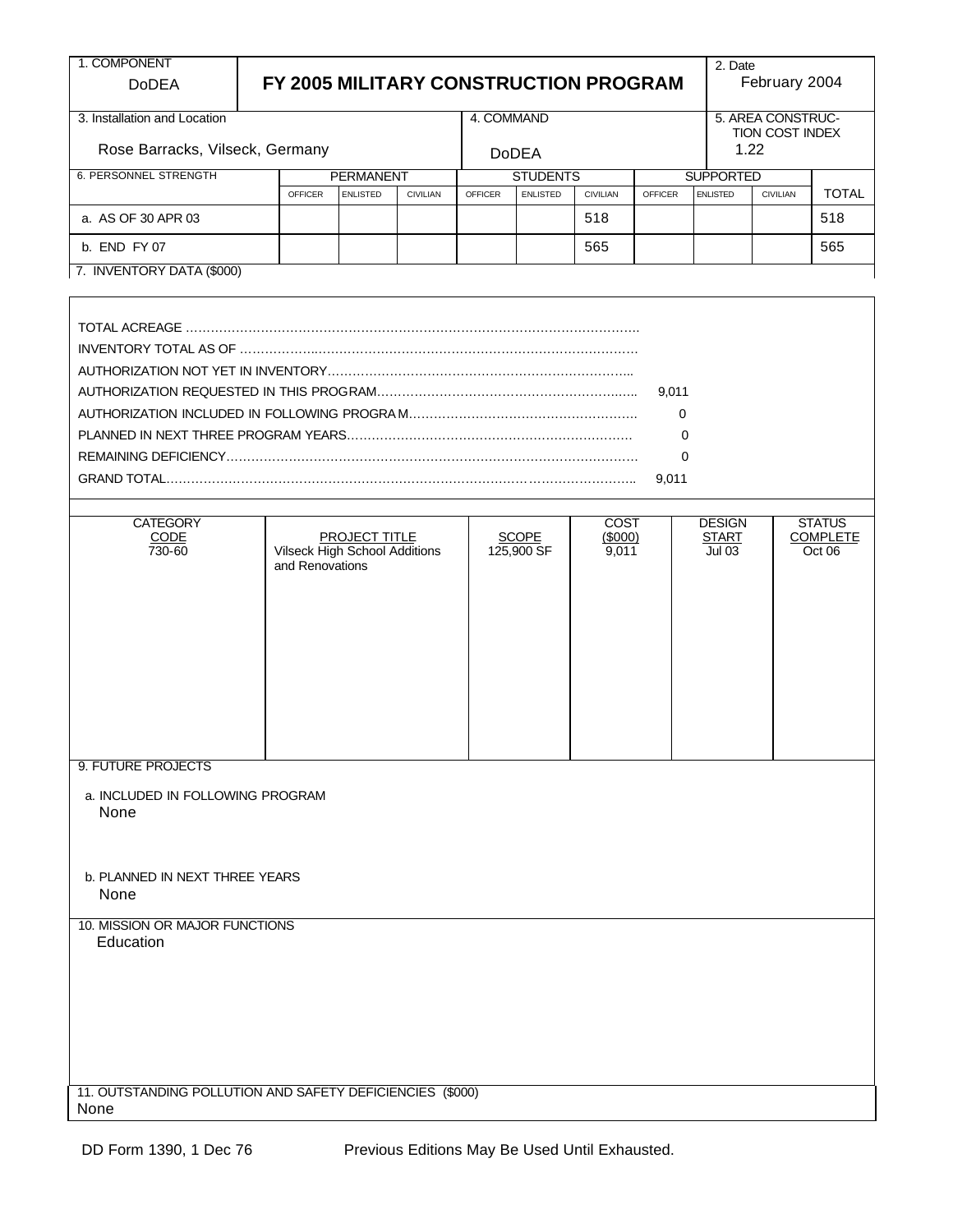| 1. Component<br><b>DoDEA</b>                                                                                                                                                                         | FY 2005 MILITARY CONSTRUCTION PROGRAM                                                                                                                                                                                                                                                                                                                                         |                                                                  |     |                    |                  | 2. Date                                                                               | February 2004                  |
|------------------------------------------------------------------------------------------------------------------------------------------------------------------------------------------------------|-------------------------------------------------------------------------------------------------------------------------------------------------------------------------------------------------------------------------------------------------------------------------------------------------------------------------------------------------------------------------------|------------------------------------------------------------------|-----|--------------------|------------------|---------------------------------------------------------------------------------------|--------------------------------|
|                                                                                                                                                                                                      |                                                                                                                                                                                                                                                                                                                                                                               |                                                                  |     |                    |                  |                                                                                       |                                |
| 3. Installation and Location                                                                                                                                                                         |                                                                                                                                                                                                                                                                                                                                                                               |                                                                  |     | 4. Project Title   |                  |                                                                                       |                                |
|                                                                                                                                                                                                      | US Naval Hospital Compound, Agana Heights, Guam                                                                                                                                                                                                                                                                                                                               |                                                                  |     | Guam High School   |                  |                                                                                       |                                |
| 5. Program Element                                                                                                                                                                                   | 6. Category Code                                                                                                                                                                                                                                                                                                                                                              | 7. Project Number                                                |     |                    |                  | 8. Project Cost (\$000)                                                               |                                |
|                                                                                                                                                                                                      | 730-60                                                                                                                                                                                                                                                                                                                                                                        |                                                                  |     | <b>DDESS 05.01</b> |                  | 26,964                                                                                |                                |
|                                                                                                                                                                                                      |                                                                                                                                                                                                                                                                                                                                                                               | 9. Cost Estimates                                                |     |                    |                  |                                                                                       |                                |
|                                                                                                                                                                                                      |                                                                                                                                                                                                                                                                                                                                                                               |                                                                  | U/M | <b>QUANTITY</b>    | <b>UNIT COST</b> |                                                                                       | COST<br>$($ \$000)             |
| <b>PRIMARY FACILITY</b><br>Construction<br>Antiterrorism/Force Protection (AT/FP)                                                                                                                    |                                                                                                                                                                                                                                                                                                                                                                               |                                                                  |     | 111,027            |                  | 171.00                                                                                | 20,936<br>(18,986)<br>(1, 950) |
| <b>SUPPORT FACILITIES</b><br>Demolition<br>Site Preparation<br><b>Electrical Service</b><br>Water<br>Sewer<br>Storm Drainage<br>Communications<br>Site Improvements<br>Paving, Walks, Curbs & Gutter |                                                                                                                                                                                                                                                                                                                                                                               | <b>LS</b><br>LS<br>LS<br>LS<br>LS<br>LS<br><b>LS</b><br>LS<br>LS |     |                    |                  | 2,110<br>(60)<br>(255)<br>(415)<br>(200)<br>(180)<br>(205)<br>(145)<br>(525)<br>(125) |                                |
| <b>SUBTOTAL</b><br>CONTINGENCIES (5.0%)<br><b>TOTAL CONTRACT COST</b><br>SIOH (6.5%)<br><b>DESIGN BUILD - DESIGN COST</b><br>ENGINEERING DURING CONSTRUCTION (0.5%)<br><b>TOTAL PROJECT COST</b>     |                                                                                                                                                                                                                                                                                                                                                                               |                                                                  |     |                    |                  | 23,046<br>1,152<br>24,198<br>1,573<br>1,072<br>121<br>26,964                          |                                |
|                                                                                                                                                                                                      | 10. DESCRIPTION OF PROPOSED CONSTRUCTION:<br>Construct a 477 student capacity high school. The reinforced concrete/steel high school is to include general<br>purpose classrooms, general science rooms, biology classroom, physics classroom, chemistry classroom,<br>business education classroom, Junior Reserve Officer Training Corps (JROTC) program area, compensatory |                                                                  |     |                    |                  |                                                                                       |                                |

business education classroom, Junior Reserve Officer Training Corps (JROTC) program area, compensatory education classrooms, communication impaired classroom, English as a second language classrooms, talented and gifted classroom, art studios, industrial technology area, music studio, computer laboratories, technology service center, occupational/physical therapy classroom, case study committee office, cooperative work experience office, school psychologist office, learning impaired classroom for moderately to severely handicapped students, information center/library, gymnasium, sports fields, multipurpose room/cafeteria w/kitchen and stage, school administration/office cluster, health/nurse room, teacher workrooms, school counseling center, supply/storage area, janitorial workroom, and support rooms. The building(s) shall include spaces for toilets, corridors, wall lockers, janitor closets, mechanical, HVAC, electrical and communication spaces. Each classroom shall include a teaching wall, tackboards, whiteboards, television/monitor wall mount, telephone connection, sink with attached bubbler, ceiling-mounted pull-down projection screens, and built-in cabinets. Cable and closed circuit TV, intercom, public address, clock, bell, communication and local area network systems shall be included. A large conference room shall have teleconferencing capabilities. Underground utilities and external communications shall be provided as required for the site. Site improvements shall include a bus area, car parking, access roads, and walkways. Facilities shall be designed in accordance with DoDEA Educational Specifications, AT/FP standards, Americans with Disabilities Act Accessibility Guidelines, National Fire Protection Association Life Safety Code, Standards of Seismic Safety for Federally Owned Buildings, and energy conservation standards.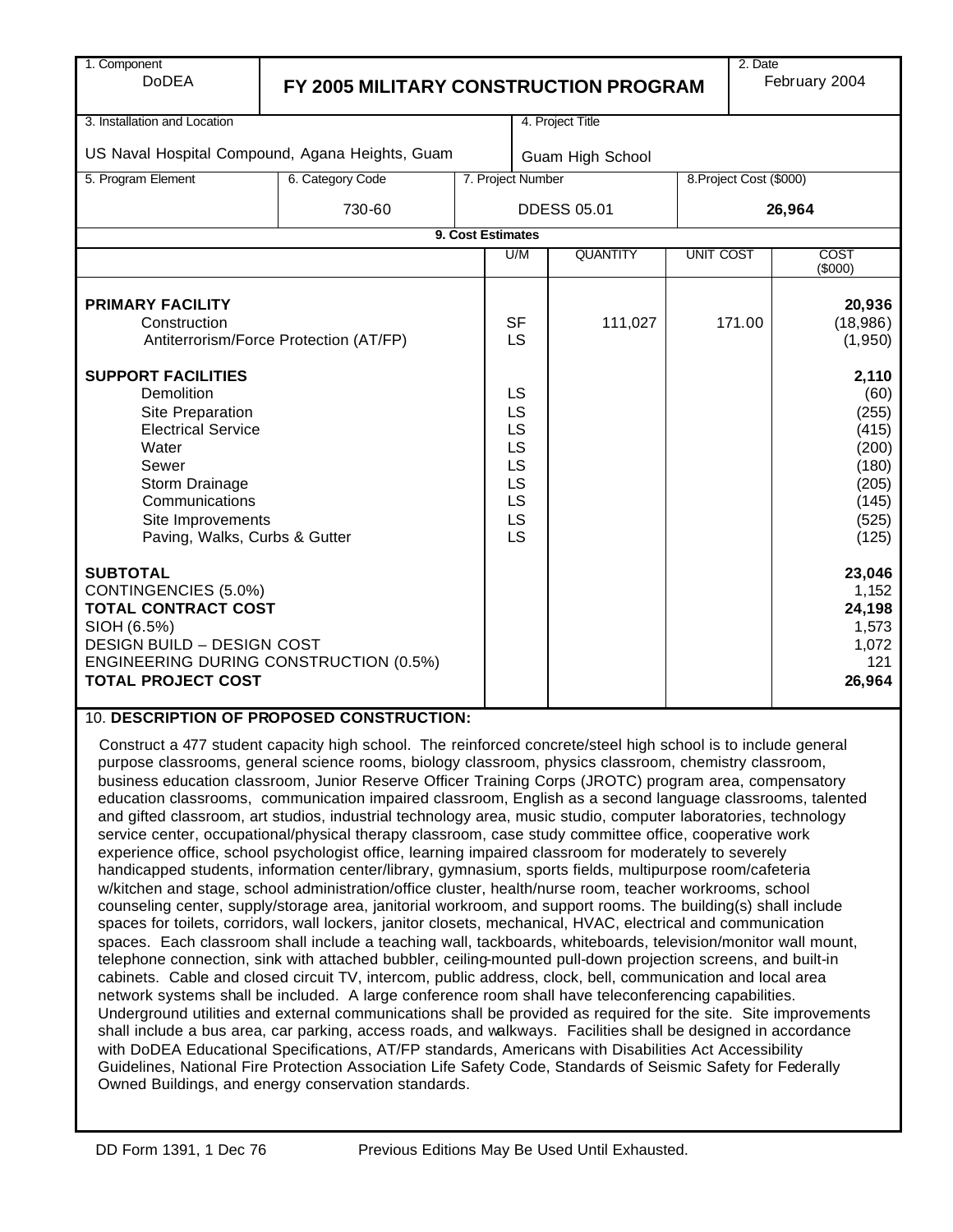| 1. Component<br><b>DoDEA</b>                    | FY 2005 MILITARY CONSTRUCTION PROGRAM | 2. Date<br>February 2004 |                  |  |                         |  |  |
|-------------------------------------------------|---------------------------------------|--------------------------|------------------|--|-------------------------|--|--|
| 3. Installation and Location                    |                                       |                          | 4. Project Title |  |                         |  |  |
| US Naval Hospital Compound, Agana Heights, Guam |                                       | Guam High School         |                  |  |                         |  |  |
| 5. Program Element                              | 7. Project Number<br>6. Category Code |                          |                  |  | 8. Project Cost (\$000) |  |  |
|                                                 | 730-60                                | <b>DDESS 05.01</b>       |                  |  | 26,964                  |  |  |

#### 11. **REQUIREMENT:**

PROJECT: Provide an adequate school for 477 high school students (grades 9 to 12) to replace an undersized and inadequate facility, and to support the Navy attack submarine home porting initiative. Once this new facility is constructed, the current high school facility will be returned to the Navy.

REQUIREMENT: To provide adequate and efficiently configured academic facilities to create a positive educational environment for DoDEA students enrolled in grades 9 to 12.

CURRENT SITUATION: Guam High School began school operations in school year 97/98 in an existing headquarters building (Building 200) constructed in the early 1950s. Since 1997, additional temporary facilities have been constructed to include a gymnasium, cafeteria/music/art building, and JROTC facility. Former administrative offices now used as classrooms are narrow, undersized, and poorly configured. The library is housed in a series of small windowless rooms in the basement. The corridors and stairwells are constricted and obstruct the heavy student traffic during class changes, and leave no room for student lockers. Window air conditioners, used in most rooms, do not provide the required fresh air supply. Because of the severe lack of space, there are no home economics, woodworking, metals, auto or graphic arts classes. Science classroom storage is inadequate, resulting in chemicals being stored in the classroom. The undersized music classroom severely limits chorus and band programs. The temporary gymnasium is undersized and has no stage, bleachers, athletic equipment storage, or air conditioning. The soccer field is also undersized, resulting in all baseball, football, basketball, volleyball and soccer competitions being held in the local community at significant cost to the athletic program. There is a severe shortage of restroom facilities. Kitchen facilities are inadequate for hot meal preparation, therefore meals are brought in daily from the other Navy school. The main office area is small and cramped, with inadequate space for parental meetings. The general appearance of the school interior is unappealing and not conducive to a positive learning experience.

IMPACT IF NOT PROVIDED: The school will be forced into continued use of inadequate and undersized classrooms, and will be unable to accommodate projected enrollments.

ADDITIONAL: This project has been coordinated with the installation physical security plans and all AT/FP measures are included. This project is located on an enduring installation that will be retained for the foreseeable future. Sustainable principles will be integrated in the design, development and construction of the project in accordance with Executive Order 13123 and other applicable laws and executive orders. Energy conservation and environmentally safe measures will be incorporated in this project wherever feasible, practical or required by regulation, host nation laws or Status of Forces Agreement. This project is not within an established NATO infrastructure category for common funding, nor is it expected to become eligible. All known alternatives were considered during the development of this project. No other option could meet the mission requirements; therefore, no economic analysis was needed or performed.

JOINT USE CERTIFICATION: This facility can be used by other components on an "as available" basis; however, the scope of the project is based on DoDEA requirements.

POC is Mr. Cameron DeLancey, MILCON Program Manager, cdelance@hq.odedodea.edu (703) 588-3511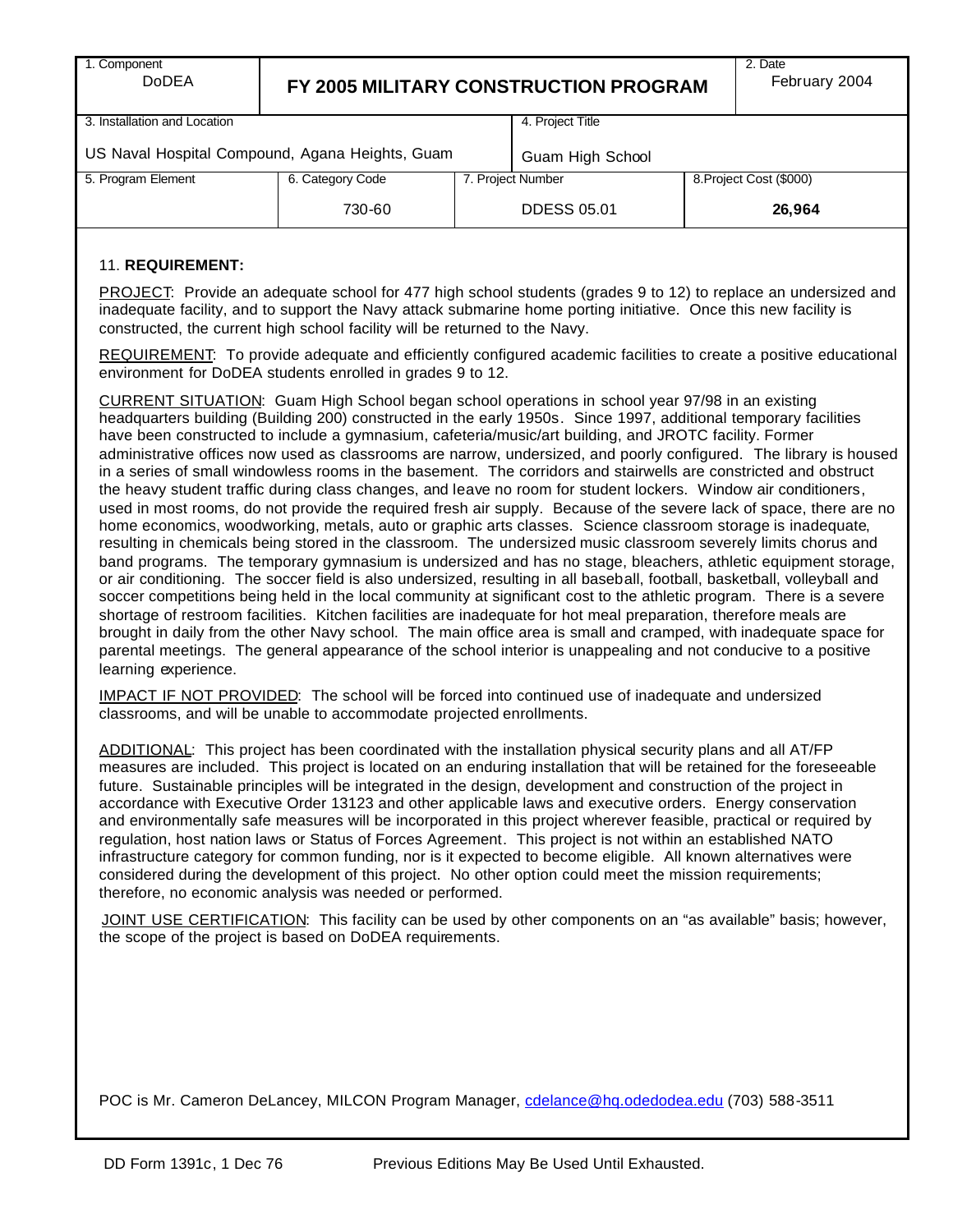| 1. Component<br><b>DoDEA</b>                                                                     |                                                                                                                                             |                              |                    |                                                               | 2. Date<br>February 2004 |  |
|--------------------------------------------------------------------------------------------------|---------------------------------------------------------------------------------------------------------------------------------------------|------------------------------|--------------------|---------------------------------------------------------------|--------------------------|--|
|                                                                                                  | FY 2005 MILITARY CONSTRUCTION PROGRAM                                                                                                       |                              |                    |                                                               |                          |  |
| 3. Installation and Location                                                                     |                                                                                                                                             |                              | 4. Project Title   |                                                               |                          |  |
|                                                                                                  | US Naval Hospital Compound, Agana Heights, Guam                                                                                             |                              | Guam High School   |                                                               |                          |  |
| 5. Program Element                                                                               | 6. Category Code                                                                                                                            |                              | 7. Project Number  |                                                               | 8. Project Cost (\$000)  |  |
|                                                                                                  | 730-60                                                                                                                                      |                              | <b>DDESS 05.01</b> |                                                               | 26,964                   |  |
| 12. SUPPLEMENTAL DATA:                                                                           |                                                                                                                                             |                              |                    |                                                               |                          |  |
| A. Estimated Design Data:                                                                        |                                                                                                                                             |                              |                    |                                                               |                          |  |
| 1. Status:<br>(a) Date Design Started<br>(e) Date Design Complete<br>(f) Type of Design Contract | (b) Parametric Cost Estimate Used to Develop Costs (Yes/No)<br>(c) Percent Complete as of September 1, 2003<br>(d) Date 35 Percent Complete |                              |                    | 10/03<br><b>No</b><br>$0\%$<br>12/03<br>07/04<br>Design/Build |                          |  |
| 2. Basis:                                                                                        |                                                                                                                                             |                              |                    |                                                               |                          |  |
|                                                                                                  | (a) Standard or Definitive Design<br>(b) Date Design was Most Recently Used                                                                 |                              |                    | No<br>N/A                                                     |                          |  |
| (b) All other Design Costs                                                                       | 3. Total Cost $(c) = (a) + (b)$ or $(d) + (e)$<br>(a) Production of Plans and Specifications                                                |                              |                    | (\$1,300)                                                     |                          |  |
| (c) Total<br>(d) Contract<br>(e) In-house                                                        |                                                                                                                                             |                              |                    | 1,300<br>888<br>412                                           |                          |  |
| 4. Contract Award<br>5. Construction Start<br>6. Construction Complete                           |                                                                                                                                             |                              |                    | 12/04<br>01/05<br>06/06                                       |                          |  |
| other appropriations:                                                                            | C. Equipment associated with this project which will be provided from                                                                       |                              |                    |                                                               |                          |  |
|                                                                                                  |                                                                                                                                             | <b>Fiscal Year</b>           |                    |                                                               |                          |  |
| Equipment<br>Nomenclature                                                                        | Procuring<br>Appropriation                                                                                                                  | Appropriated<br>Or Requested | Cost<br>(\$000)    |                                                               |                          |  |
| Furnishings/Equipment                                                                            | O&M                                                                                                                                         | 2006                         | 477                |                                                               |                          |  |
|                                                                                                  |                                                                                                                                             |                              |                    |                                                               |                          |  |
|                                                                                                  |                                                                                                                                             |                              |                    |                                                               |                          |  |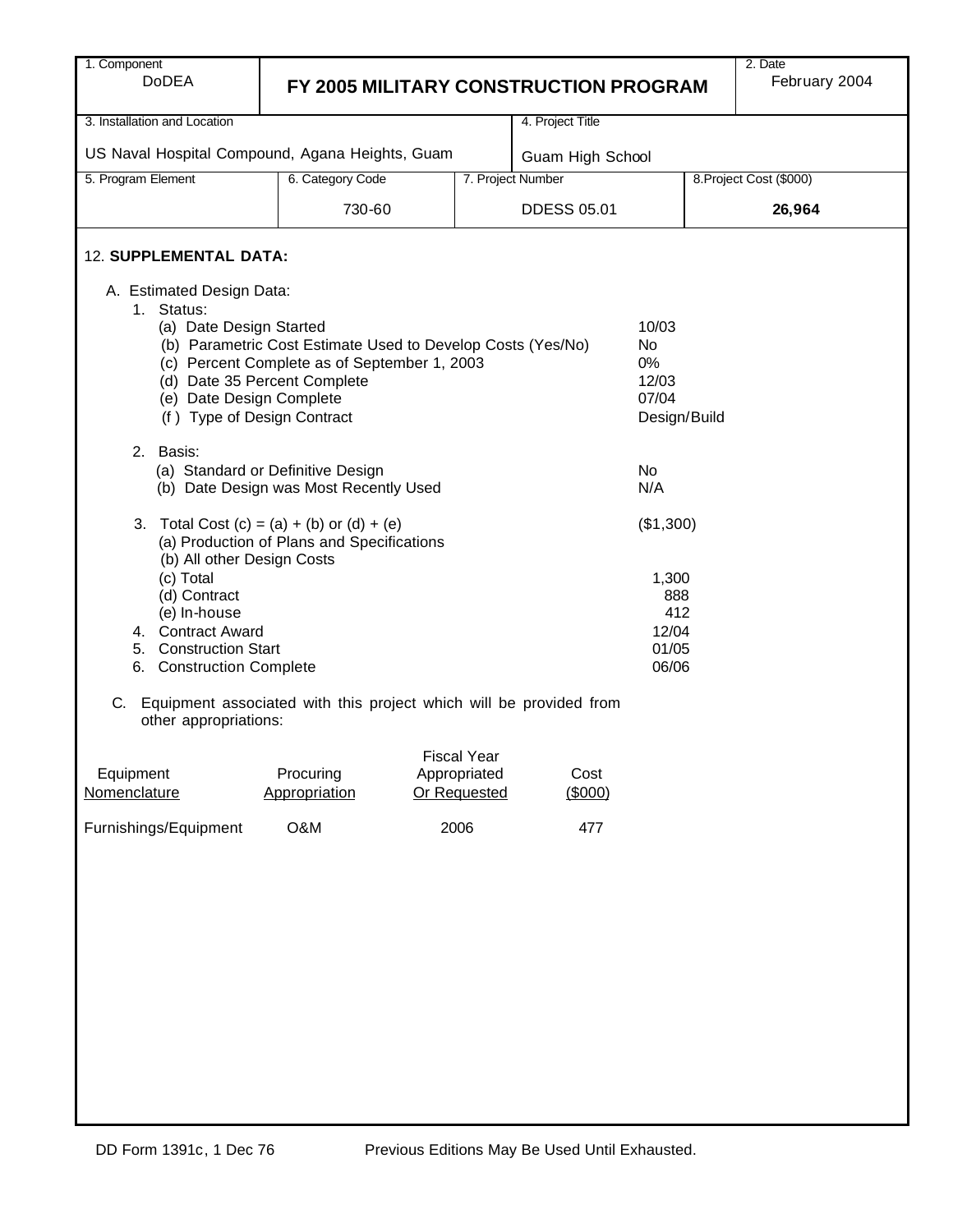| 1. COMPONENT<br><b>DoDEA</b>                                      |                |                                     |                 |                | FY 2005 MILITARY CONSTRUCTION PROGRAM                 |             |                | 2. Date                             | February 2004                  |                 |  |  |
|-------------------------------------------------------------------|----------------|-------------------------------------|-----------------|----------------|-------------------------------------------------------|-------------|----------------|-------------------------------------|--------------------------------|-----------------|--|--|
| 3. Installation and Location                                      |                |                                     |                 |                | 4. COMMAND                                            |             |                |                                     | 5. AREA CONSTRUC-              |                 |  |  |
| US Naval Hospital Compound, Agana Heights, Guam                   |                |                                     |                 |                | <b>DoDEA</b>                                          |             |                |                                     | <b>TION COST INDEX</b><br>2.03 |                 |  |  |
| <b>6. PERSONNEL STRENGTH</b>                                      | <b>OFFICER</b> | <b>PERMANENT</b><br><b>ENLISTED</b> | <b>CIVILIAN</b> | <b>OFFICER</b> | <b>STUDENTS</b><br><b>ENLISTED</b><br><b>CIVILIAN</b> |             | <b>OFFICER</b> | <b>SUPPORTED</b><br><b>ENLISTED</b> | <b>CIVILIAN</b>                | <b>TOTAL</b>    |  |  |
| a. AS OF 30 APR 03                                                |                |                                     |                 |                |                                                       | 436         |                |                                     |                                | 436             |  |  |
|                                                                   |                |                                     |                 |                |                                                       |             |                |                                     |                                |                 |  |  |
| b. END FY 06<br>7. INVENTORY DATA (\$000)                         |                |                                     |                 |                |                                                       | 477         |                |                                     |                                | 477             |  |  |
|                                                                   |                |                                     |                 |                |                                                       |             |                |                                     |                                |                 |  |  |
|                                                                   |                |                                     |                 |                |                                                       |             |                |                                     |                                |                 |  |  |
|                                                                   |                |                                     |                 |                |                                                       |             |                |                                     |                                |                 |  |  |
|                                                                   |                |                                     |                 |                |                                                       |             |                |                                     |                                |                 |  |  |
|                                                                   |                |                                     |                 |                |                                                       |             | 26,964         |                                     |                                |                 |  |  |
|                                                                   |                |                                     |                 |                |                                                       |             |                | 0                                   |                                |                 |  |  |
|                                                                   |                |                                     |                 |                |                                                       |             |                | $\Omega$                            |                                |                 |  |  |
|                                                                   |                |                                     |                 |                |                                                       |             |                | 0                                   |                                |                 |  |  |
|                                                                   |                |                                     |                 |                |                                                       |             | 26,964         |                                     |                                |                 |  |  |
| 8. PROJECTS REQUESTED IN THIS PROGRAM<br><b>CATEGORY</b>          |                |                                     |                 |                |                                                       | <b>COST</b> |                | <b>DESIGN</b>                       |                                | <b>STATUS</b>   |  |  |
| CODE                                                              |                | <b>PROJECT TITLE</b>                |                 |                | <b>SCOPE</b>                                          | (\$000)     |                | <b>START</b>                        |                                | <b>COMPLETE</b> |  |  |
| 730-60                                                            |                | Guam High School                    |                 |                | 111,027 SF                                            | 26,964      |                | Oct 03                              |                                | Jun 06          |  |  |
|                                                                   |                |                                     |                 |                |                                                       |             |                |                                     |                                |                 |  |  |
|                                                                   |                |                                     |                 |                |                                                       |             |                |                                     |                                |                 |  |  |
|                                                                   |                |                                     |                 |                |                                                       |             |                |                                     |                                |                 |  |  |
|                                                                   |                |                                     |                 |                |                                                       |             |                |                                     |                                |                 |  |  |
|                                                                   |                |                                     |                 |                |                                                       |             |                |                                     |                                |                 |  |  |
|                                                                   |                |                                     |                 |                |                                                       |             |                |                                     |                                |                 |  |  |
|                                                                   |                |                                     |                 |                |                                                       |             |                |                                     |                                |                 |  |  |
|                                                                   |                |                                     |                 |                |                                                       |             |                |                                     |                                |                 |  |  |
| 9. FUTURE PROJECTS                                                |                |                                     |                 |                |                                                       |             |                |                                     |                                |                 |  |  |
| a. INCLUDED IN FOLLOWING PROGRAM                                  |                |                                     |                 |                |                                                       |             |                |                                     |                                |                 |  |  |
| None                                                              |                |                                     |                 |                |                                                       |             |                |                                     |                                |                 |  |  |
|                                                                   |                |                                     |                 |                |                                                       |             |                |                                     |                                |                 |  |  |
|                                                                   |                |                                     |                 |                |                                                       |             |                |                                     |                                |                 |  |  |
| b. PLANNED IN NEXT THREE YEARS                                    |                |                                     |                 |                |                                                       |             |                |                                     |                                |                 |  |  |
| None                                                              |                |                                     |                 |                |                                                       |             |                |                                     |                                |                 |  |  |
| 10. MISSION OR MAJOR FUNCTIONS                                    |                |                                     |                 |                |                                                       |             |                |                                     |                                |                 |  |  |
| Education                                                         |                |                                     |                 |                |                                                       |             |                |                                     |                                |                 |  |  |
|                                                                   |                |                                     |                 |                |                                                       |             |                |                                     |                                |                 |  |  |
|                                                                   |                |                                     |                 |                |                                                       |             |                |                                     |                                |                 |  |  |
|                                                                   |                |                                     |                 |                |                                                       |             |                |                                     |                                |                 |  |  |
|                                                                   |                |                                     |                 |                |                                                       |             |                |                                     |                                |                 |  |  |
|                                                                   |                |                                     |                 |                |                                                       |             |                |                                     |                                |                 |  |  |
|                                                                   |                |                                     |                 |                |                                                       |             |                |                                     |                                |                 |  |  |
| 11. OUTSTANDING POLLUTION AND SAFETY DEFICIENCIES (\$000)<br>None |                |                                     |                 |                |                                                       |             |                |                                     |                                |                 |  |  |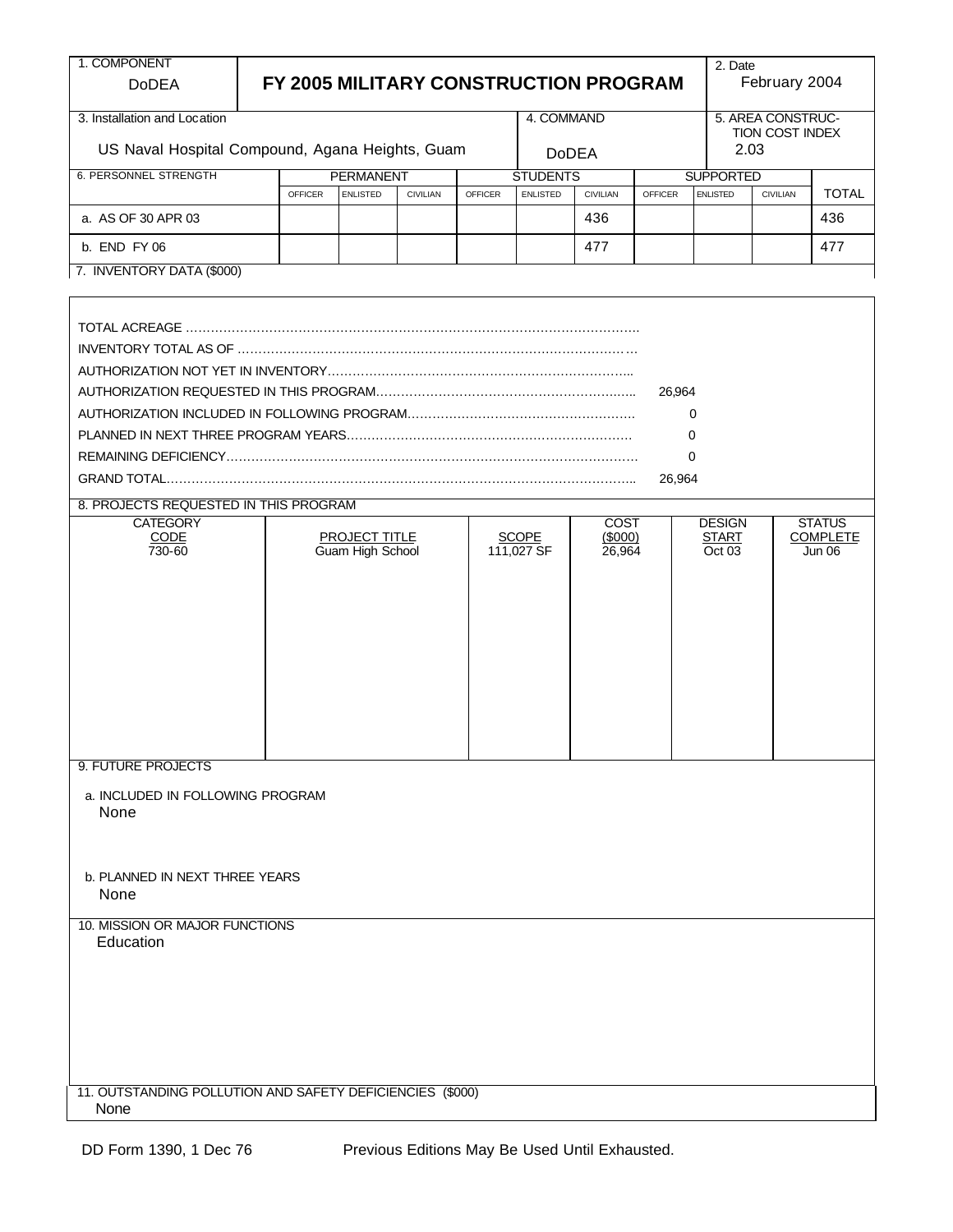| 2. Date<br>February 2004<br>FY 2005 MILITARY CONSTRUCTION PROGRAM |  |                                                               |                                                                                                                                                      |                                             |  |  |  |  |  |  |  |
|-------------------------------------------------------------------|--|---------------------------------------------------------------|------------------------------------------------------------------------------------------------------------------------------------------------------|---------------------------------------------|--|--|--|--|--|--|--|
|                                                                   |  |                                                               |                                                                                                                                                      |                                             |  |  |  |  |  |  |  |
|                                                                   |  |                                                               |                                                                                                                                                      |                                             |  |  |  |  |  |  |  |
| 6. Category Code                                                  |  |                                                               |                                                                                                                                                      |                                             |  |  |  |  |  |  |  |
| Various                                                           |  |                                                               |                                                                                                                                                      | 746                                         |  |  |  |  |  |  |  |
| 9. Cost Estimates<br>COST                                         |  |                                                               |                                                                                                                                                      |                                             |  |  |  |  |  |  |  |
|                                                                   |  |                                                               |                                                                                                                                                      | (\$000)                                     |  |  |  |  |  |  |  |
| <b>Unspecified Minor Construction</b>                             |  |                                                               |                                                                                                                                                      | 746                                         |  |  |  |  |  |  |  |
|                                                                   |  |                                                               |                                                                                                                                                      |                                             |  |  |  |  |  |  |  |
|                                                                   |  | U/M<br><b>LS</b><br>10. DESCRIPTION OF PROPOSED CONSTRUCTION: | 4. Project Title<br>Various<br>7. Project Number<br>Various<br><b>QUANTITY</b><br>Execute unspecified minor construction in support of DoDEA Schools | 8. Project Cost (\$000)<br><b>UNIT COST</b> |  |  |  |  |  |  |  |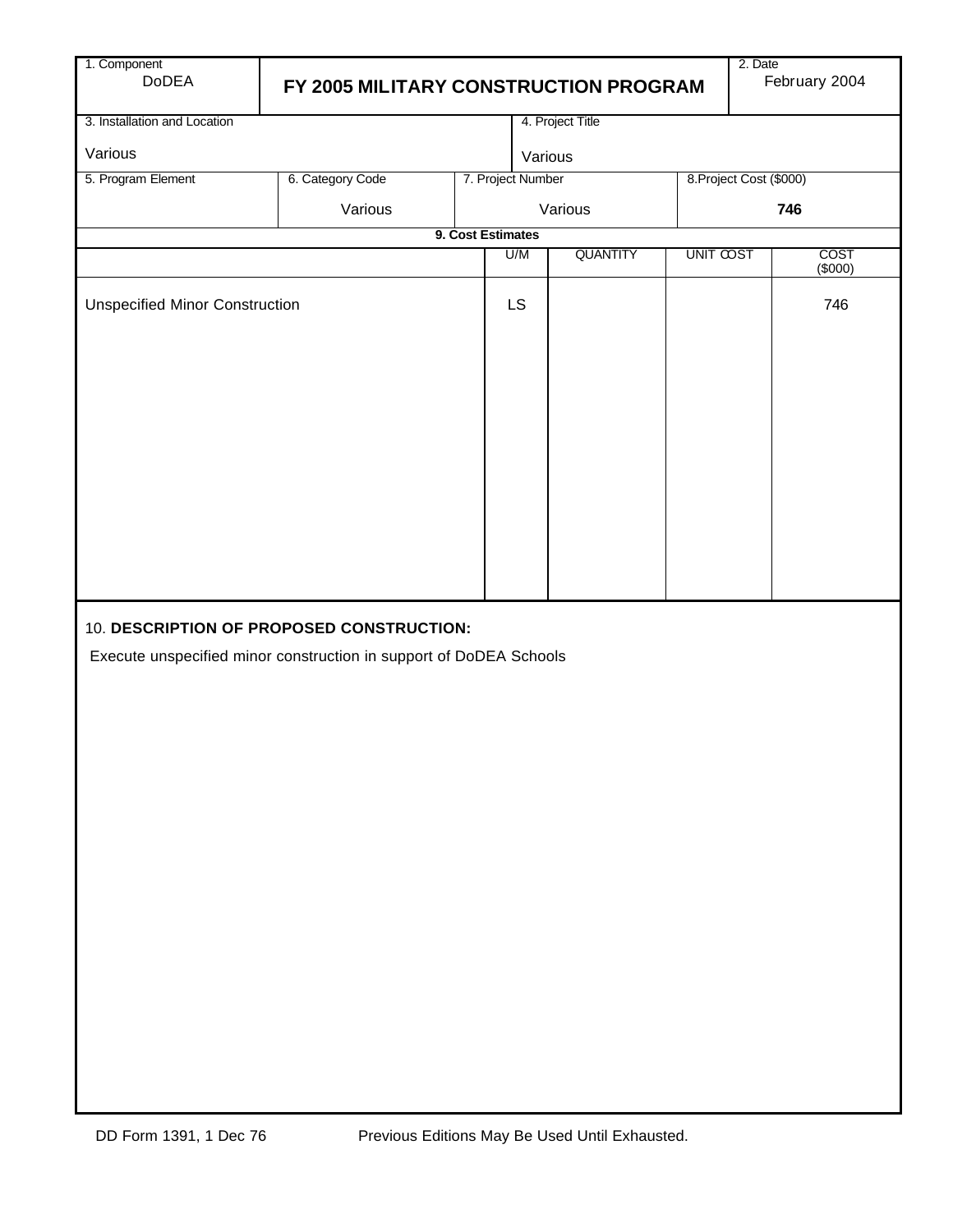| 1. Component<br><b>DoDEA</b>   |                  | FY 2005 MILITARY CONSTRUCTION PROGRAM                                                        | 2. Date<br>February 2004 |
|--------------------------------|------------------|----------------------------------------------------------------------------------------------|--------------------------|
| 3. Installation and Location   |                  | 4. Project Title                                                                             |                          |
| Various                        |                  | Various                                                                                      |                          |
| 5. Program Element             | 6. Category Code | 7. Project Number                                                                            | 8. Project Cost (\$000)  |
|                                | Various          | Various                                                                                      | 746                      |
| 11. REQUIREMENT:               |                  |                                                                                              |                          |
| <b>PROJECT:</b>                |                  |                                                                                              |                          |
| REQUIREMENT:                   |                  |                                                                                              |                          |
| <b>CURRENT SITUATION:</b>      |                  |                                                                                              |                          |
| <b>IMPACT IF NOT PROVIDED:</b> |                  |                                                                                              |                          |
| ADDITIONAL:                    |                  |                                                                                              |                          |
| JOINT USE CERTIFICATION:       |                  |                                                                                              |                          |
|                                |                  |                                                                                              |                          |
|                                |                  |                                                                                              |                          |
|                                |                  |                                                                                              |                          |
|                                |                  |                                                                                              |                          |
|                                |                  |                                                                                              |                          |
|                                |                  |                                                                                              |                          |
|                                |                  |                                                                                              |                          |
|                                |                  |                                                                                              |                          |
|                                |                  |                                                                                              |                          |
|                                |                  |                                                                                              |                          |
|                                |                  |                                                                                              |                          |
|                                |                  | POC is Mr. Cameron DeLancey, MILCON Program Manager, cdelance@hq.odedodea.edu (703) 588-3511 |                          |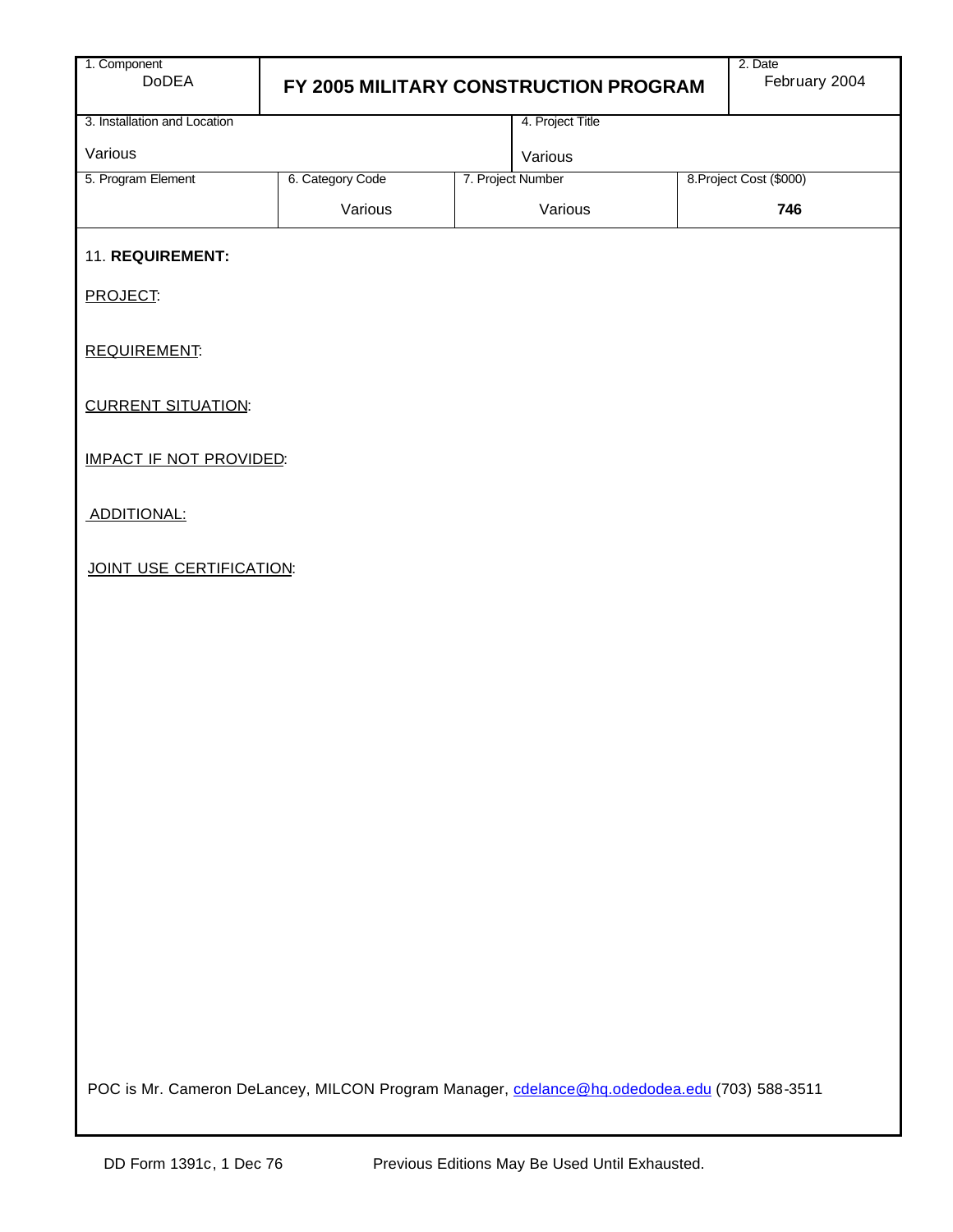| 1. Component |
|--------------|
| DoDE.        |

# **EXAMPLE THE FY 2005 MILITARY CONSTRUCTION PROGRAM**

| 3. Installation and Location                                                                                                                                                                                                                         |                                                                                                             |                                                    | 4. Project Title  |  |                         |  |  |  |  |  |
|------------------------------------------------------------------------------------------------------------------------------------------------------------------------------------------------------------------------------------------------------|-------------------------------------------------------------------------------------------------------------|----------------------------------------------------|-------------------|--|-------------------------|--|--|--|--|--|
| Various                                                                                                                                                                                                                                              |                                                                                                             |                                                    | Various           |  |                         |  |  |  |  |  |
| 5. Program Element                                                                                                                                                                                                                                   | 6. Category Code                                                                                            |                                                    | 7. Project Number |  | 8. Project Cost (\$000) |  |  |  |  |  |
|                                                                                                                                                                                                                                                      | Various                                                                                                     |                                                    | Various<br>746    |  |                         |  |  |  |  |  |
| 12. SUPPLEMENTAL DATA:                                                                                                                                                                                                                               |                                                                                                             |                                                    |                   |  |                         |  |  |  |  |  |
| A. Estimated Design Data:<br>Status:<br>1.<br>(a) Date Design Started<br>(d) Date 35 Percent Complete<br>(e) Date Design Complete<br>(f) Type of Design Contract                                                                                     | (b) Parametric Cost Estimate Used to Develop Costs (Yes/No)<br>(c) Percent Complete as of September 1, 2003 |                                                    |                   |  |                         |  |  |  |  |  |
| 2. Basis:                                                                                                                                                                                                                                            | (a) Standard or Definitive Design<br>(b) Date Design was Most Recently Used                                 |                                                    |                   |  |                         |  |  |  |  |  |
| Total Cost $(c) = (a) + (b)$ or $(d) + (e)$<br>3.<br>(a) Production of Plans and Specifications<br>(b) All other Design Costs<br>(c) Total<br>(d) Contract<br>(e) In-house<br>4. Contract Award<br>5. Construction Start<br>6. Construction Complete |                                                                                                             |                                                    |                   |  |                         |  |  |  |  |  |
| D.<br>other appropriations:                                                                                                                                                                                                                          | Equipment associated with this project which will be provided from                                          |                                                    |                   |  |                         |  |  |  |  |  |
| Equipment<br>Nomenclature                                                                                                                                                                                                                            | Procuring<br>Appropriation                                                                                  | <b>Fiscal Year</b><br>Appropriated<br>Or Requested | Cost<br>(\$000)   |  |                         |  |  |  |  |  |
|                                                                                                                                                                                                                                                      |                                                                                                             |                                                    |                   |  |                         |  |  |  |  |  |